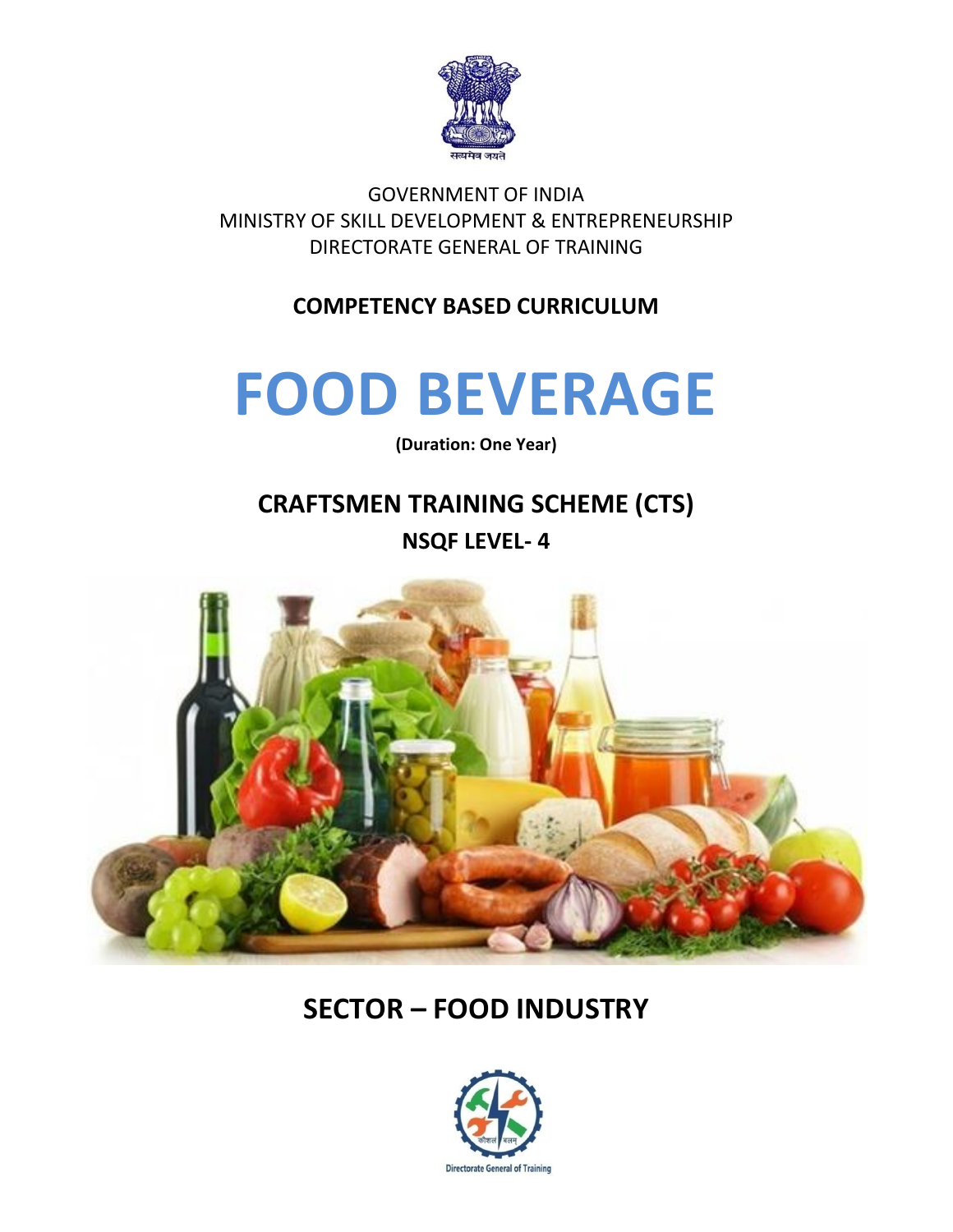# **FOOD BEVERAGE**

**(Non-Engineering Trade)**

**(Revised in 2019)**

**Version: 1.2**

## **CRAFTSMEN TRAINING SCHEME (CTS)**

**NSQF LEVEL - 4**

Developed By

Ministry of Skill Development and Entrepreneurship

Directorate General of Training **CENTRAL STAFF TRAINING AND RESEARCH INSTITUTE** EN-81, Sector-V, Salt Lake City, Kolkata – 700 091 www.cstaricalcutta.gov.in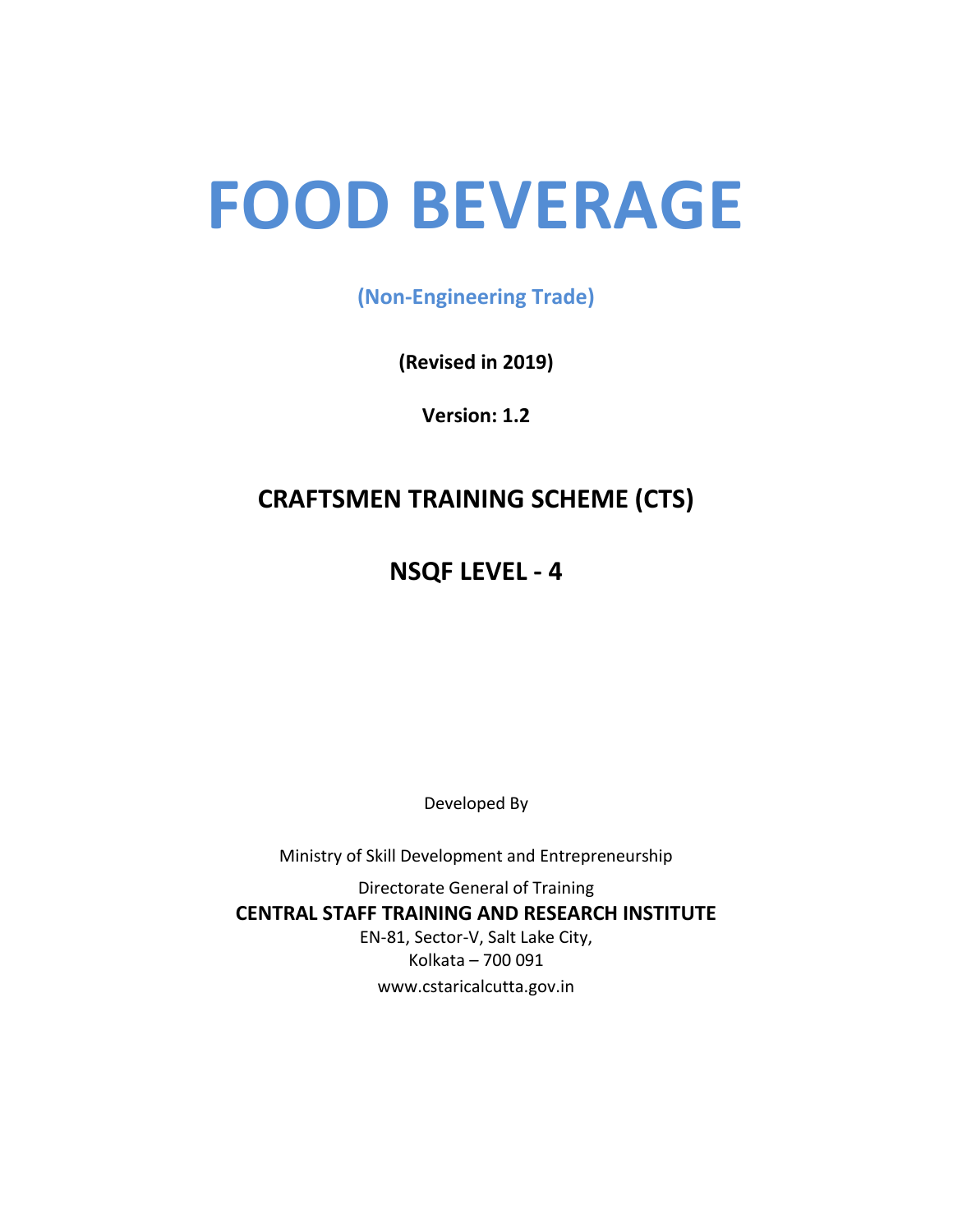| S No. | <b>Topics</b>                                | Page No.       |
|-------|----------------------------------------------|----------------|
| 1.    | Course Information                           | $\mathbf{1}$   |
| 2.    | <b>Training System</b>                       | $\overline{2}$ |
| 3.    | Job Role                                     | 6              |
| 4.    | <b>General Information</b>                   | $\overline{7}$ |
| 5.    | <b>Learning Outcome</b>                      | 9              |
| 6.    | <b>Assessment Criteria</b>                   | 10             |
| 7.    | <b>Trade Syllabus</b>                        | 13             |
|       | Annexure I (List of Trade Tools & Equipment) | 20             |
|       | Annexure II (List of Trade experts)          | 23             |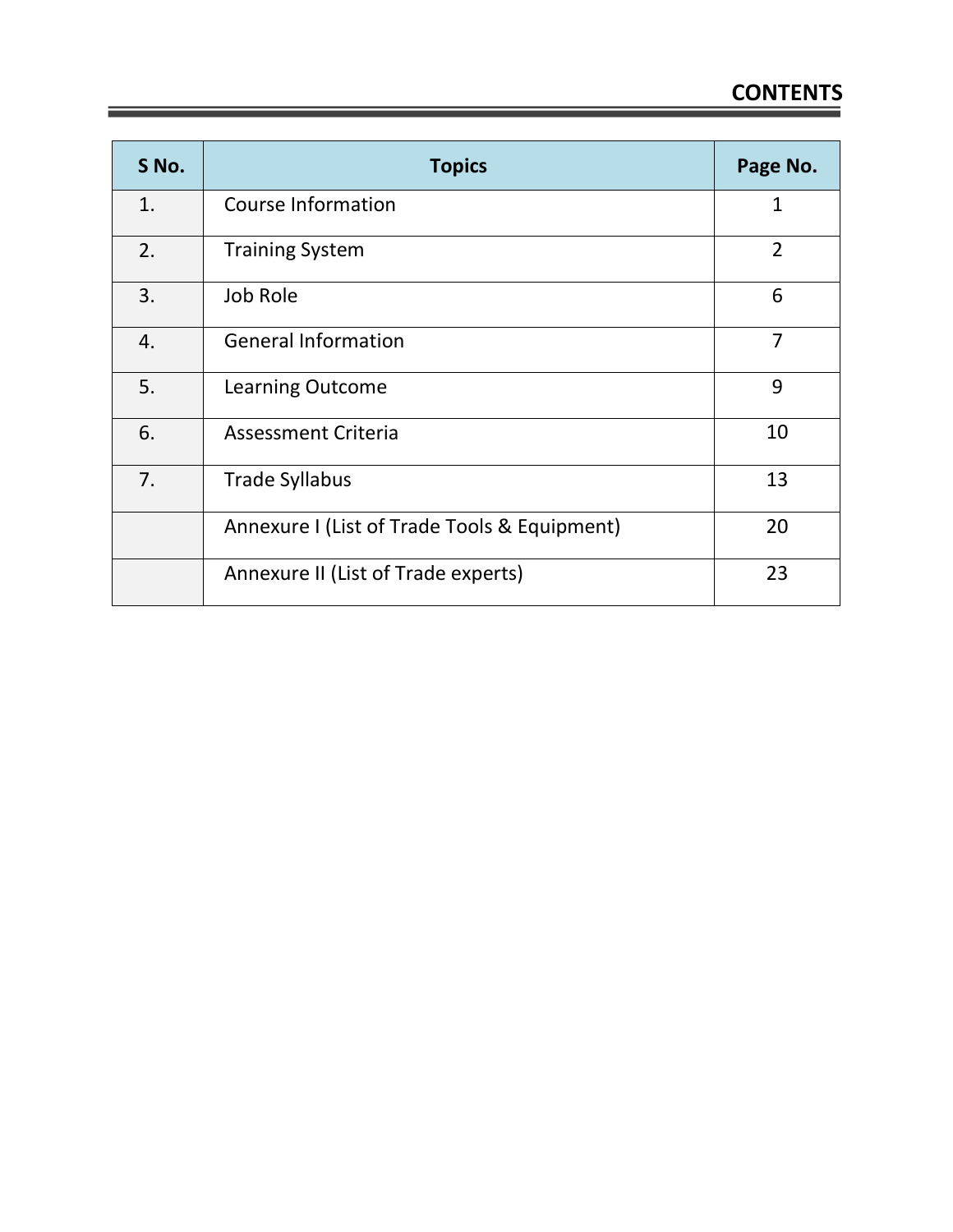

### **1. COURSE INFORMATION**

During the one-year duration of 'Food Beverage' trade, a candidate is trained on Professional Skill, Professional Knowledge and Employability Skill related to the job role. In addition to this, a candidate is entrusted to undertake project work, extracurricular activities and on-the-job training to build up confidence. The broad components covered under Professional Skill subject are as below:

The trainee is trained to prepare fruit juices with juice extracting/ pulping machines with safety precautions and preserve fruit juices with addition of preservatives and determine the acidity and TSS content; prepare and pack various type of flavoured milk by using appropriate machines/tools such as homogenizer, autoclave, bottle washer, liquid/bottle filling machine & corking machine with safety precautions and determine the quality of flavoured milk. The trainees also learn to prepare mineral water by using appropriate machines such as mini water plant and explain quality standards (BIS) of water and water treatment process; explain various types of packaging material used in packaging of food beverages products and storage; prepare and pack synthetic beverages such as soft drink by using appropriate machines such as, carbonation machines, autoclave, bottle washer, liquid/bottle filling machine and corking machine with safety precautions, determine the acidity, TSS content , pH value and Sensory evaluation.

The trainee also learns to prepare and pack fermented beverages such as vinegar, fermented juices and lassi by using appropriate machines/ tools such as, fermenter, seed germinator, vinegar generator, autoclave, bottle washer, required fermentation agents, liquid/ bottle filling machine, Chemical solutions and corking machine with safety precautions. He determines the acidity, TSS content, pH value and Sensory evaluation. The Trainee practices to prepare and pack fermented beverages such as whiskey, beer, wine, rum and brandy by using appropriate machines/ tools such as, fermenter, seed germinator, autoclave, bottle washer, required fermentation agents, liquid/bottle filling machine, Chemical solutions and corking machine with safety precautions and determines the alcohol content, acidity, TSS content, pH value and Sensory evaluation; explain food safety standards and beverage industry waste utilization.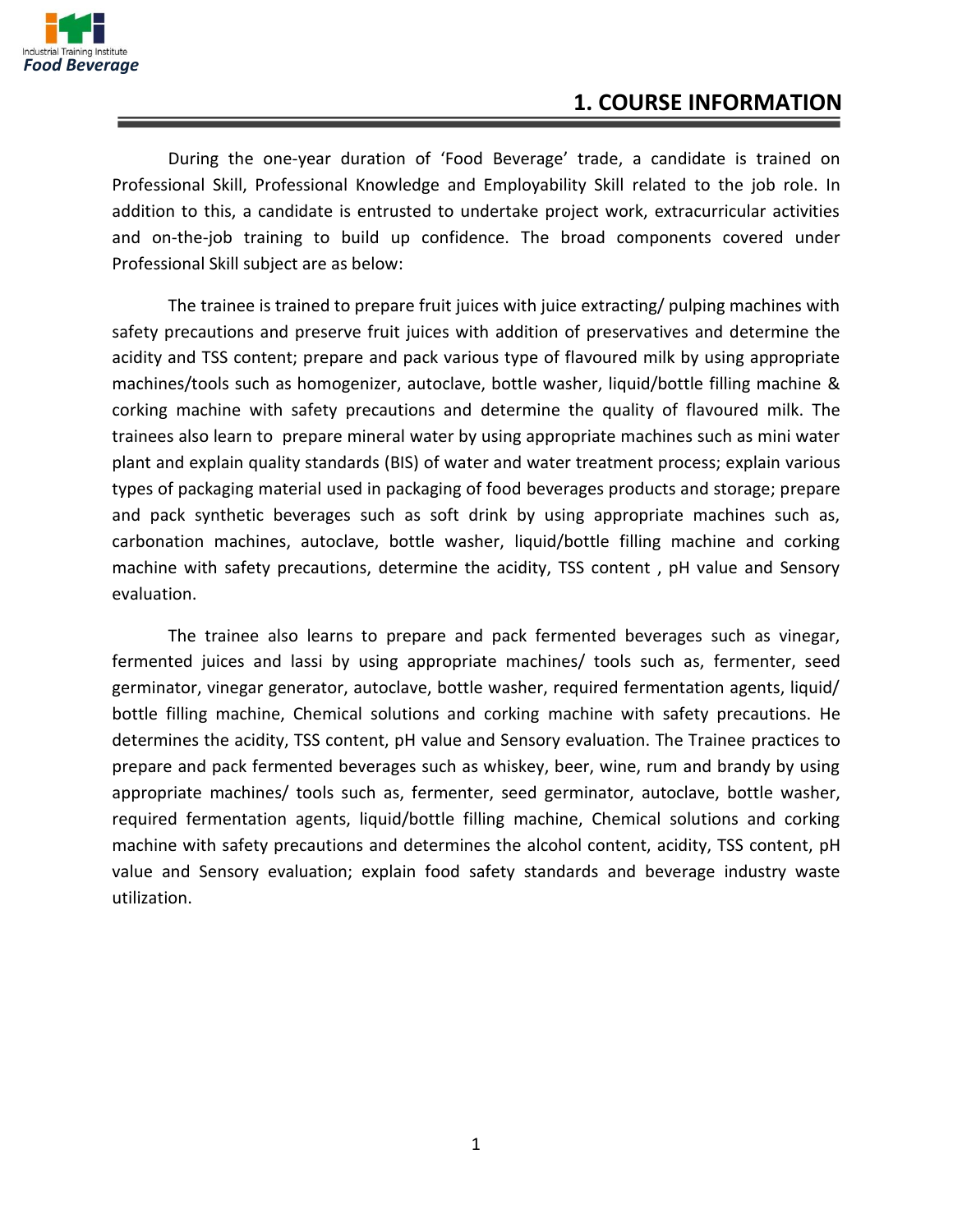

#### **2.1 GENERAL**

The Directorate General of Training (DGT) under Ministry of Skill Development & Entrepreneurship offers a range of vocational training courses catering to the need of different sectors of economy/ Labour market. The vocational training programmes are delivered under the aegis of Directorate General of Training (DGT). Craftsman Training Scheme (CTS) with variants and Apprenticeship Training Scheme (ATS) are two pioneer schemes of DGT for strengthening vocational training.

Food Beverage trade under CTS is one of the popular courses delivered nationwide through a network of ITIs. The course is of one year duration. It mainly consists of Domain area and Core area. The Domain area (Trade Theory & Practical) imparts professional skills and knowledge, while the core area (Employability Skill) imparts requisite core skills, knowledge, and life skills. After passing out the training program, the trainee is awarded National Trade Certificate (NTC) by DGT which is recognized worldwide.

#### **Candidates broadly need to demonstrate that they are able to:**

- Read and interpret parameters/ documents, plan and organize work processes, identify necessary materials and tools;
- Perform tasks with due consideration to safety rules, accident prevention regulations and environmental protection stipulations;
- Apply professional skill, knowledge & employability skills while performing jobs.
- Document the parameters related to the task undertaken.

#### **2.2 PROGRESSION PATHWAYS**

- Can join industry as Technician and will progress further as Senior Technician, Supervisor and can rise up to the level of Manager.
- Can become Entrepreneur in the related field.
- Can join Apprenticeship programs in different types of industries leading to a National Apprenticeship certificate (NAC).
- Can join Crafts Instructor Training Scheme (CITS) in the trade for becoming instructor in ITIs.
- Can join Advanced Diploma (Vocational) courses under DGT as applicable.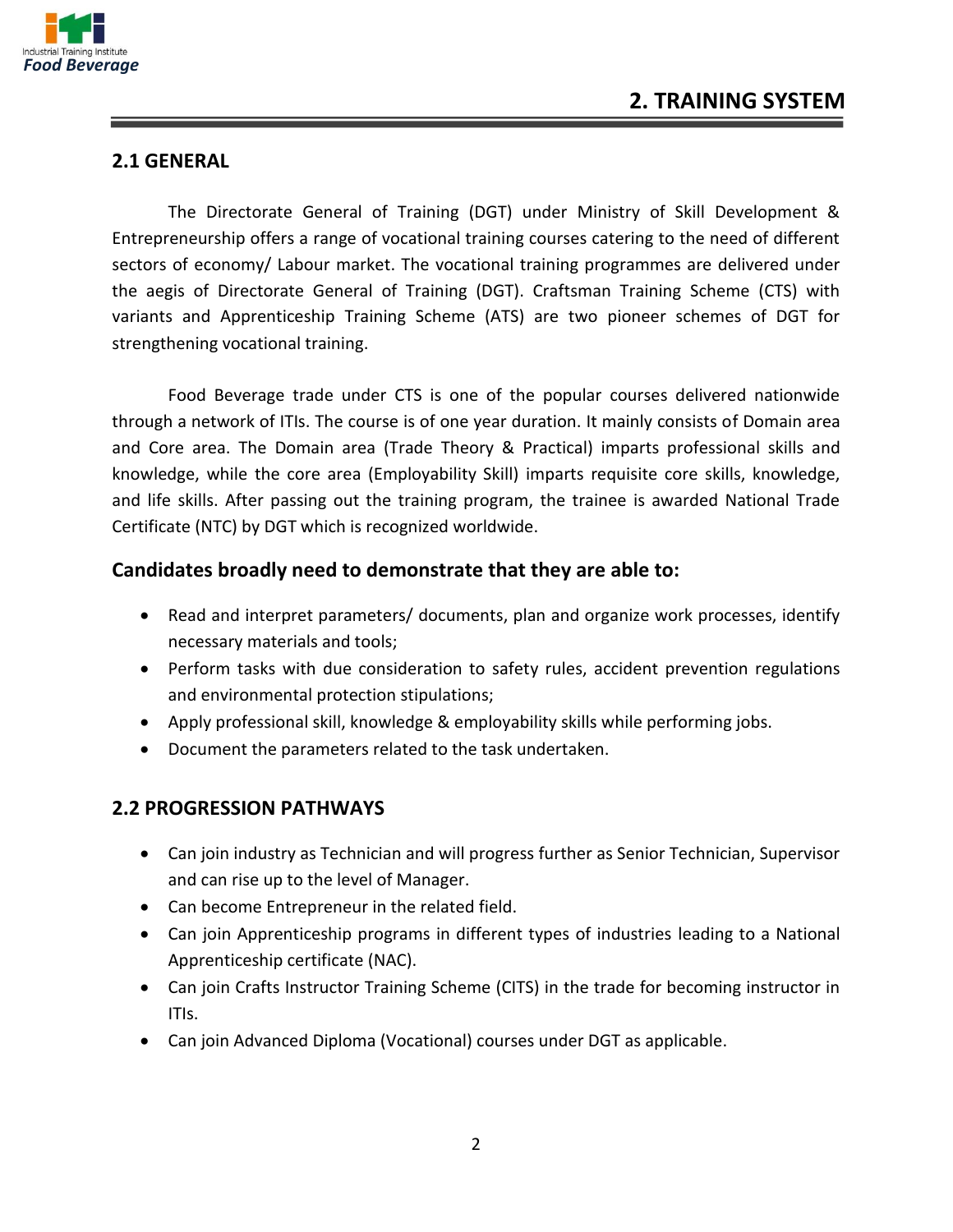

#### **2.3 COURSE STRUCTURE**

Table below depicts the distribution of training hours across various course elements during a period of one year: -

|       | <b>Course Element</b>                 | <b>Notional Training</b> |
|-------|---------------------------------------|--------------------------|
| S No. |                                       | <b>Hours</b>             |
| 1.    | Professional Skill (Trade Practical)  | 1200                     |
| 2.    | Professional Knowledge (Trade Theory) | 240                      |
| 3.    | <b>Employability Skills</b>           | 160                      |
|       | <b>Total</b>                          | 1600                     |

#### **2.4 ASSESSMENT & CERTIFICATION**

The trainee will be tested for his skill, knowledge and attitude during the period of course through formative assessment and at the end of the training programme through summative assessment as notified by the DGT from time to time.

a) The **Continuous Assessment** (Internal) during the period of training will be done by **Formative Assessment Method** by testing for assessment criteria listed against learning outcomes. The training institute has to maintain an individual trainee portfolio as detailed in assessment guideline. The marks of internal assessment will be as per the formative assessment template provided on [www.bharatskills.gov.in](http://www.bharatskills.gov.in/)

b) The final assessment will be in the form of summative assessment method. The All India Trade Test for awarding NTC will be conducted by Controller of examinations, DGT as per the guidelines. The pattern and marking structure is being notified by DGT from time to time. **The learning outcome and assessment criteria will be the basis for setting question papers for final assessment. The examiner during final examination will also check** the individual trainee's profile as detailed in assessment guideline before giving marks for practical examination.

#### **2.4.1 PASS REGULATION**

For the purposes of determining the overall result, weightage of 100% is applied for six months and one year duration courses and 50% weightage is applied to each examination for two years courses. The minimum pass percent for Trade Practical and Formative assessment is 60% & for all other subjects is 33%. There will be no Grace marks.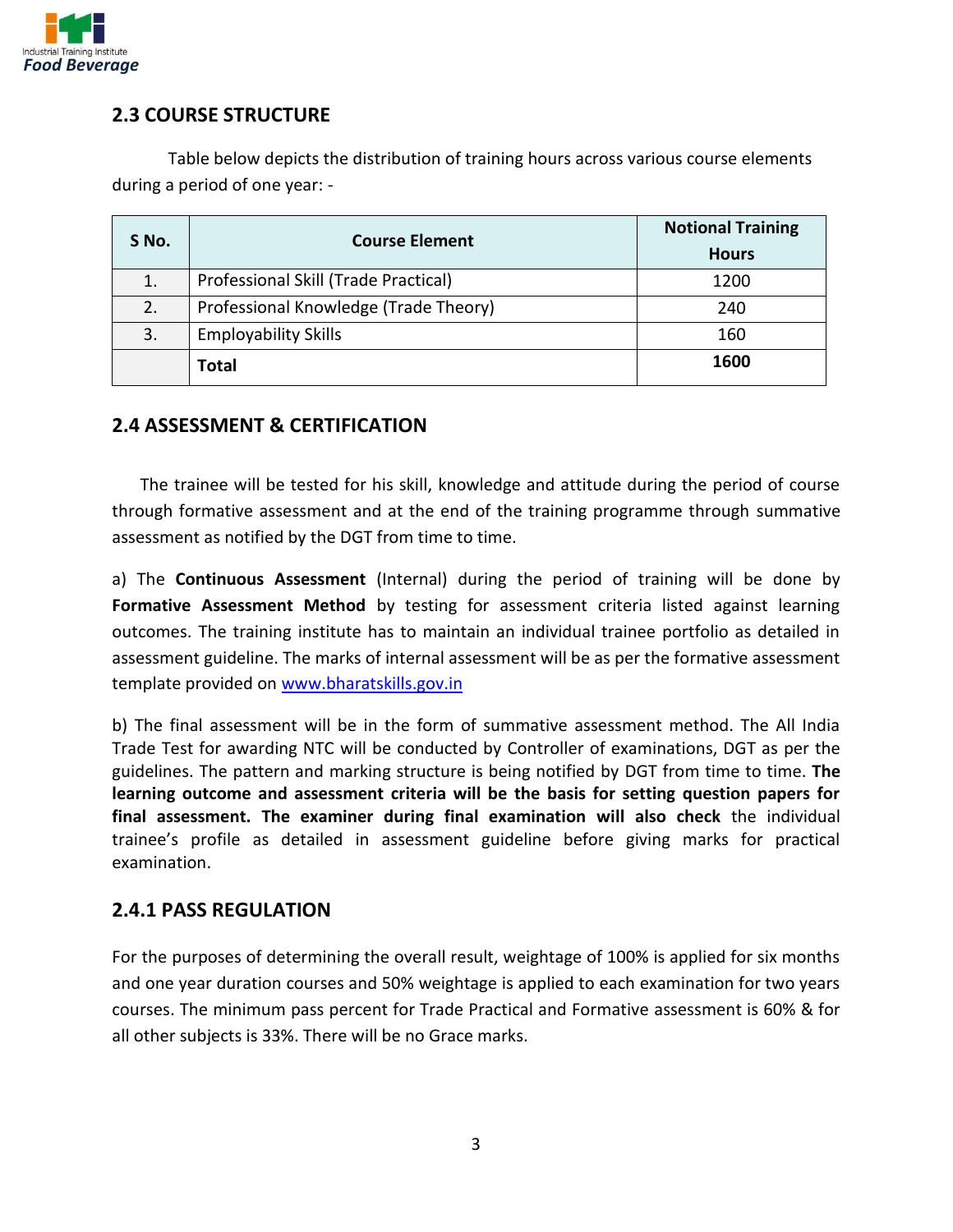

#### **2.4.2 ASSESSMENT GUIDELINE**

Appropriate arrangements should be made to ensure that there will be no artificial barriers to assessment. The nature of special needs should be taken into account while undertaking the assessment. Due consideration should be given while assessing for teamwork, avoidance/reduction of scrap/wastage and disposal of scrap/waste as per procedure, behavioral attitude, sensitivity to the environment and regularity in training. The sensitivity towards OSHE and self-learning attitude are to be considered while assessing competency.

Assessment will be evidence based comprising the following:

- Job carried out in labs/workshop
- Record book/ daily diary
- Answer sheet of assessment
- Viva-voce
- Progress chart
- Attendance and punctuality
- Assignment
- Project work

Evidences and records of internal (Formative) assessments are to be preserved until forthcoming examination for audit and verification by examining body. The following marking pattern to be adopted while assessing:

| <b>Performance Level</b>                                                                                                                                                                                                              | <b>Evidence</b>                                                                                                                                                                                                                                    |
|---------------------------------------------------------------------------------------------------------------------------------------------------------------------------------------------------------------------------------------|----------------------------------------------------------------------------------------------------------------------------------------------------------------------------------------------------------------------------------------------------|
| (a) Weightage in the range of 60%-75% to be allotted during assessment                                                                                                                                                                |                                                                                                                                                                                                                                                    |
| For performance in this grade, the candidate<br>should produce work which demonstrates<br>attainment of an acceptable standard of<br>craftsmanship with occasional guidance, and<br>due regard for safety procedures and<br>practices | Demonstration of good skills and accuracy<br>$\bullet$<br>in the field of work/ assignments.<br>A fairly good level of neatness and<br>$\bullet$<br>consistency to accomplish job activities.<br>Occasional support in completing the<br>task/job. |
| (b) Weightage in the range of 75%-90% to be allotted during assessment                                                                                                                                                                |                                                                                                                                                                                                                                                    |
| For this grade, a candidate should produce<br>work which demonstrates attainment of a<br>reasonable standard of craftsmanship, with<br>little guidance, and regard for<br>safety<br>procedures and practices                          | Good skill levels and accuracy in the field<br>$\bullet$<br>of work/assignments.<br>A good level of neatness and consistency<br>to accomplish job activities.<br>Little support in completing the task/job.                                        |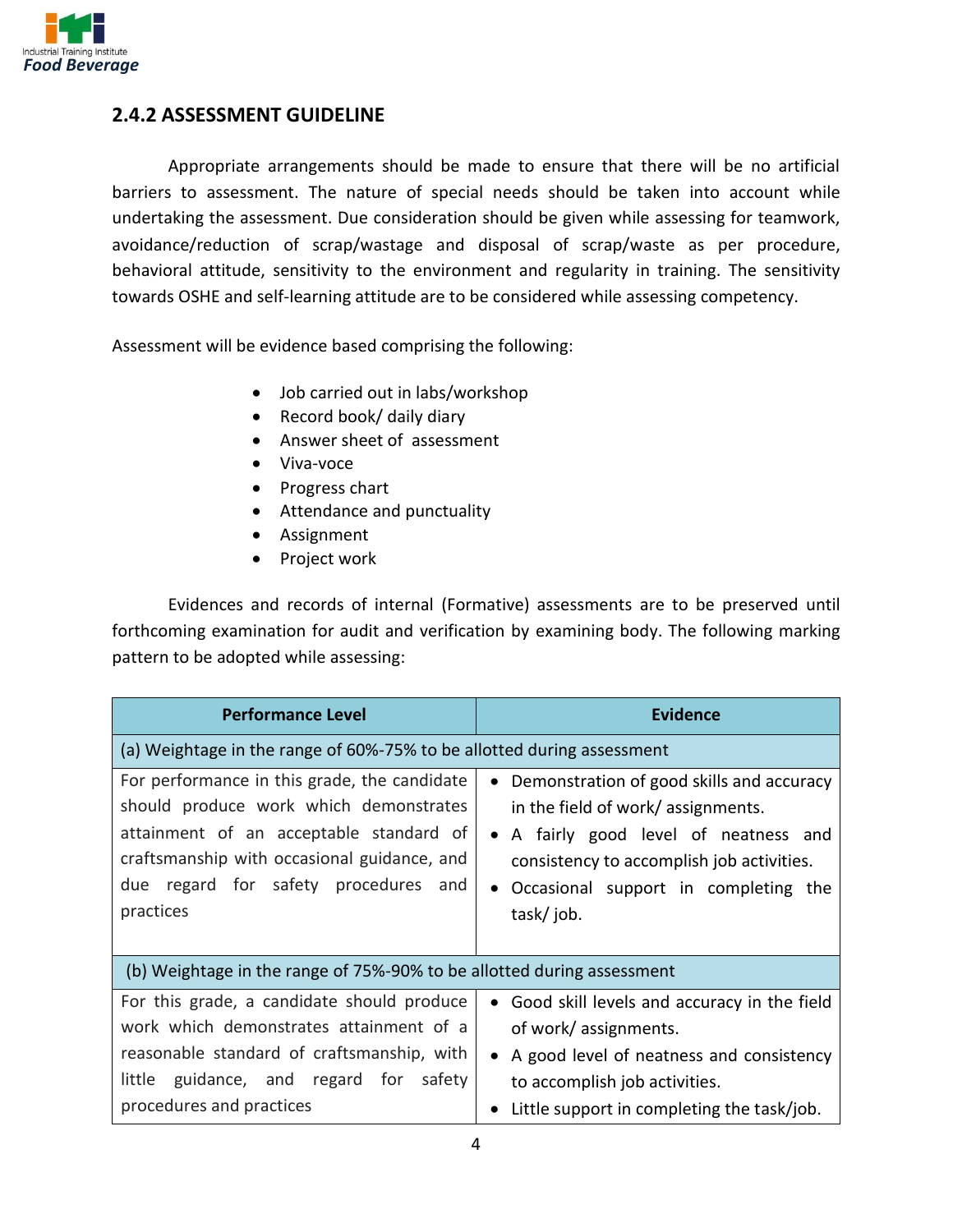

| (c) Weightage in the range of more than 90% to be allotted during assessment |                                               |
|------------------------------------------------------------------------------|-----------------------------------------------|
| For performance in this grade, the candidate,                                | • High skill levels and accuracy in the field |
| with minimal or no support in organization                                   | of work/assignments.                          |
| and execution and with due regard for safety                                 | • A high level of neatness and consistency    |
| procedures and practices, has produced work                                  | to accomplish job activities.                 |
| which demonstrates attainment of a high                                      | • Minimal or no support in completing the     |
| standard of craftsmanship.                                                   | task/job.                                     |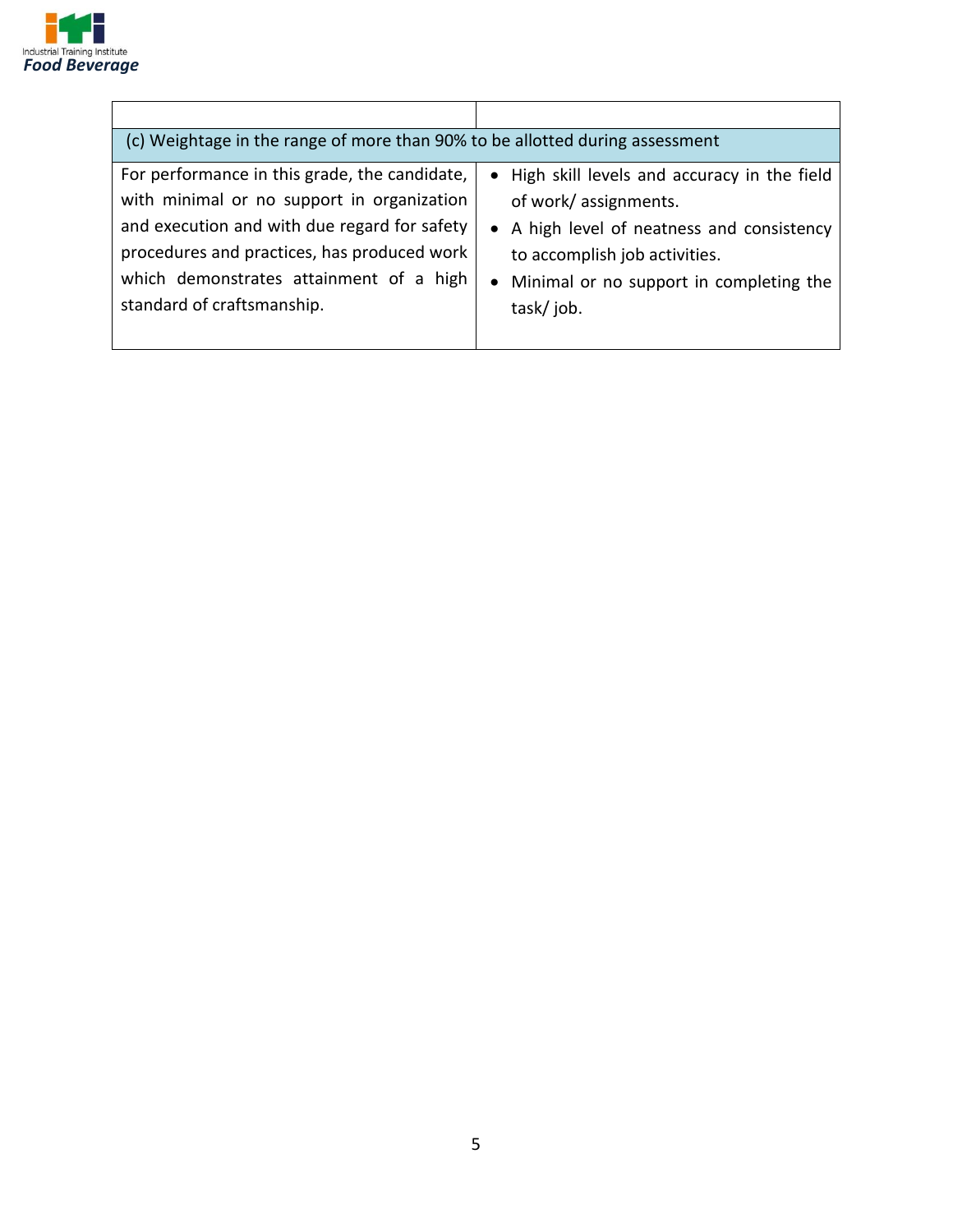

**Chemist, Food**; Chemist, Food conducts research and analysis concerning chemistry of foods to develop and improve food and beverages. Experiments with natural and synthetic materials or by-products to develop new foods, additives, preservatives, anti-adulteration agents, and related products. Studies effects of various methods of processing, preservation, and packaging on composition and properties of food, such as color, texture, aroma, taste, shelf life, and nutritive content. Tests food and beverage samples, such as starch, sugar, cereals, beer, canned and dehydrated food products, meats, vegetables, dairy foods, and other products to ensure compliance with food laws, and standards of quality and purity. May perform, or supervise workers performing, quality control tests in food processing, canning, freezing, brewing or distilling.

**Food and Beverage Tasters and Graders, Other;** Food and Beverages Tasters and Graders, Other include workers who inspect, taste and grade various types of agricultural products, food and beverages not elsewhere classified.

#### **Laboratory Assistant, Food and Beverages/Chemist/Analytical Supervisor/Lab Chemist;**

Laboratory Assistant, Food and Beverages sets equipment and apparatus and conducts routine test of food, drinks and other edible in laboratory to determine their properties, nutritional value, alcoholic contents etc. and to ensure that they conform to prescribed standards or have not been adulterated. Sets and operates required apparatus such as heaters, hydrometers, thermostats, vacuum pumps etc. depending on nature of test and type of material to be tested such as edibles, butter, milk, cold drinks etc. Performs routine tests of food, beverages, drinks and edibles by chemical processes for determining melting points, specific gravity, boiling point, reaction with chemicals and other factors as directed by Chemists or Food Technologist to find their properties, nutritional value, alcoholic contents etc. Ensures that food and beverages tested conform to prescribed standards, as stated on labels. Reports cases of adulteration, fermentation, putrefaction etc. to senior officers. Washes and cleans apparatus, keeps them in safe custody and maintains records as necessary. Keeps laboratory clean and tidy. May prepare standard solution regents and other testing media.

#### **Reference NCO-2015:**

- a) 2131.1400 Chemist, Food
- b) 7515.9900 Food and Beverage Tasters and Graders, Other
- c) 3116.0200 Laboratory Assistant, Food and Beverages/Chemist/Analytical Supervisor/Lab Chemist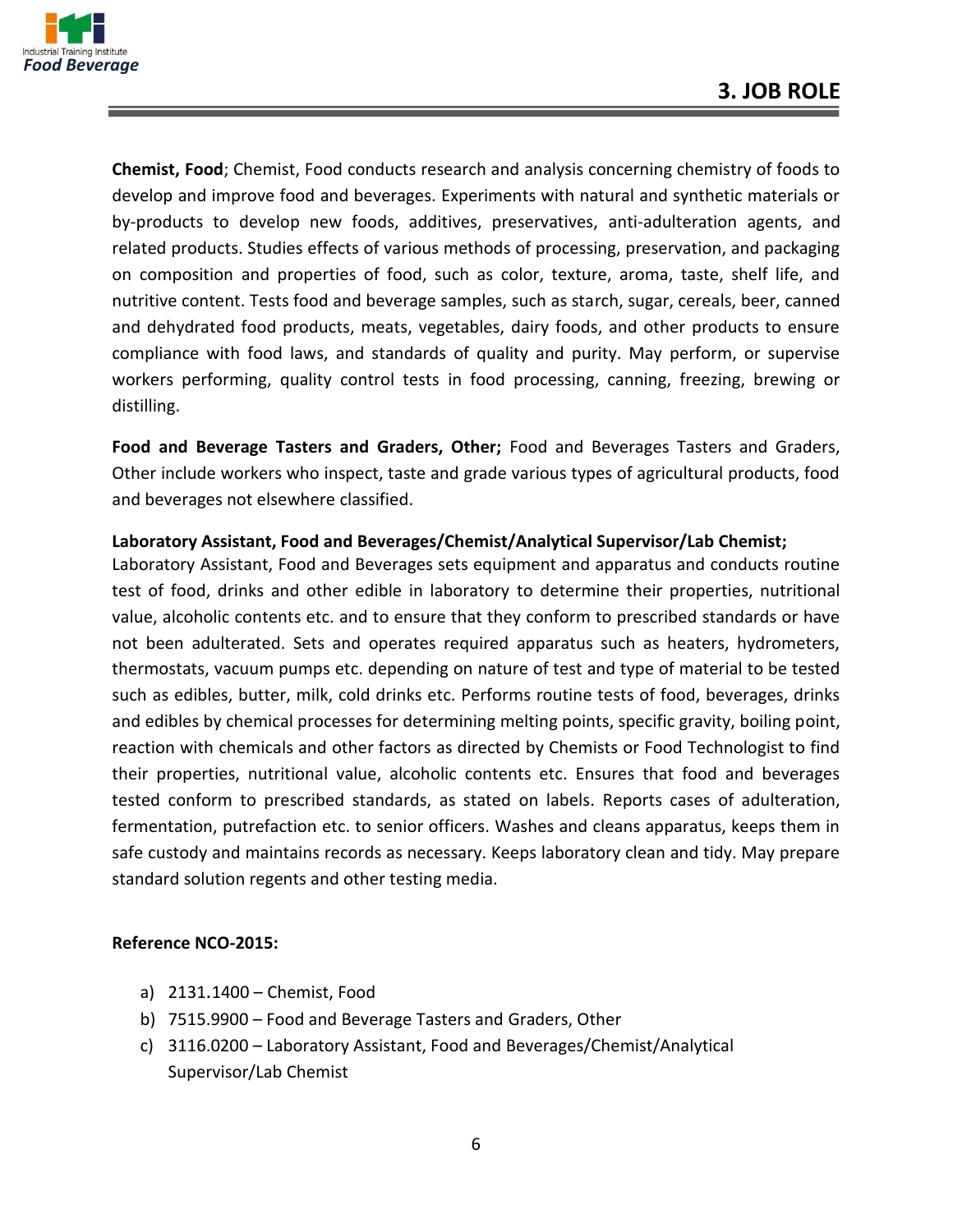

Ξ

| <b>Name of the Trade</b>                        | <b>FOOD BEVERAGE</b>                                                                                                                                                                                   |  |
|-------------------------------------------------|--------------------------------------------------------------------------------------------------------------------------------------------------------------------------------------------------------|--|
| <b>Trade Code</b>                               | DGT/1069                                                                                                                                                                                               |  |
| <b>NCO - 2015</b>                               | 2131.1400; 7515.9900; 3116.0200                                                                                                                                                                        |  |
| <b>NSQF Level</b>                               | Level 4                                                                                                                                                                                                |  |
| <b>Duration of Craftsmen</b><br><b>Training</b> | One Year (1600 Hours)                                                                                                                                                                                  |  |
| <b>Entry Qualification</b>                      | Passed 10 <sup>th</sup> Class examination with Science and Mathematics or its<br>equivalent                                                                                                            |  |
| <b>Minimum Age</b>                              | 14 years as on first day of academic session.                                                                                                                                                          |  |
| <b>Eligibility for PwD</b>                      | LD, CP LC, DW, AA, LV, HH, DEAF, AUTISM, SLD, ID                                                                                                                                                       |  |
| Unit Strength (No. of<br>Student)               | 24 (There is no separate provision of supernumerary seats)                                                                                                                                             |  |
| <b>Space Norms</b>                              | 96 Sq. m                                                                                                                                                                                               |  |
| <b>Power Norms</b>                              | 6 KW                                                                                                                                                                                                   |  |
| <b>Instructors Qualification for:</b>           |                                                                                                                                                                                                        |  |
| (i) Food Beverage Trade                         | B.Voc/Degree in Food Technology from UGC recognized university/<br>college with one year experience in relevant industry.<br>ΟR                                                                        |  |
|                                                 | Diploma (Minimum 2 Years) in Food Technology form recognized<br>board of education or relevant Advanced Diploma (Vocational) from<br>DGT with two years' experience in relevant industry.<br><b>OR</b> |  |
|                                                 | NTC/NAC passed in the trade of "Food Beverage" with three years<br>experience in relevant field.                                                                                                       |  |
|                                                 | <b>Essential Qualification:</b><br>Relevant National Craft Instructor Certificate (NCIC) in any of the<br>variants under DGT.                                                                          |  |
|                                                 | <i>Note:</i> - Out of two Instructors required for the unit of $2(1+1)$ , one<br>must have Diploma, and other must have NTC/NAC qualifications.                                                        |  |
| (ii) Employability Skill                        | However, both of them must possess NCIC in any of its variants.<br>MBA/ BBA / Any Graduate/ Diploma in any discipline with Two years'                                                                  |  |
|                                                 | experience with short term ToT Course in Employability Skills from                                                                                                                                     |  |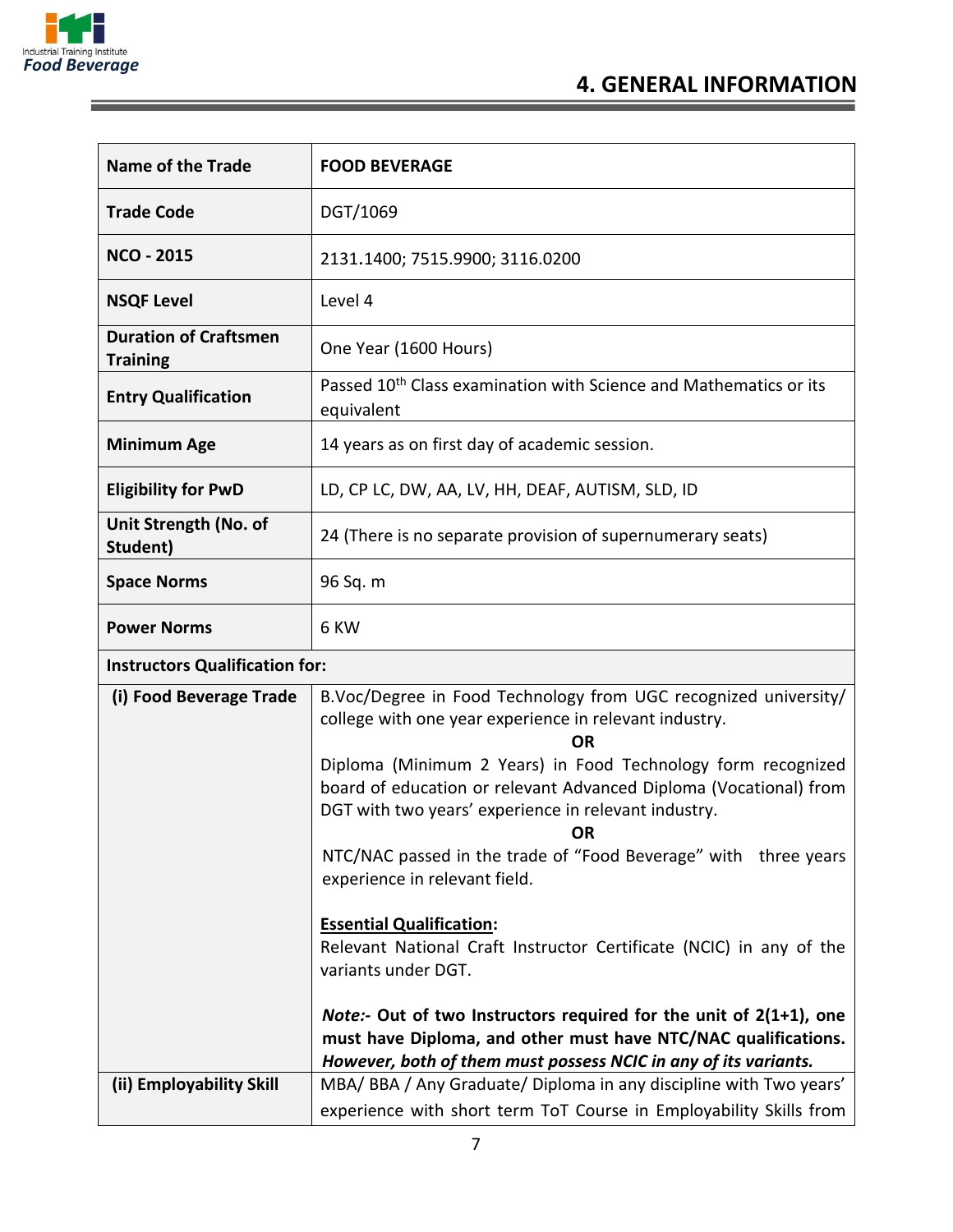

|                                          | DGT institutes.                                                        |                     |                                       |
|------------------------------------------|------------------------------------------------------------------------|---------------------|---------------------------------------|
|                                          | (Must have studied English/ Communication Skills and Basic             |                     |                                       |
|                                          | Computer at 12th / Diploma level and above)                            |                     |                                       |
|                                          |                                                                        | OR                  |                                       |
|                                          | Existing Social Studies Instructors in ITIs with short term ToT Course |                     |                                       |
|                                          | in Employability Skills from DGT institutes.                           |                     |                                       |
| (iii) Minimum Age for                    | 21 Years                                                               |                     |                                       |
| <b>Instructor</b>                        |                                                                        |                     |                                       |
| List of Tools and<br>As per Annexure - I |                                                                        |                     |                                       |
| Equipment                                |                                                                        |                     |                                       |
|                                          | Distribution of training on hourly basis: (Indicative only)            |                     |                                       |
| <b>Total Hrs /week</b>                   | <b>Trade Practical</b>                                                 | <b>Trade Theory</b> | <b>Employability</b><br><b>Skills</b> |
| 40 Hours                                 | 30 Hours                                                               | 6 Hours             | 4 Hours                               |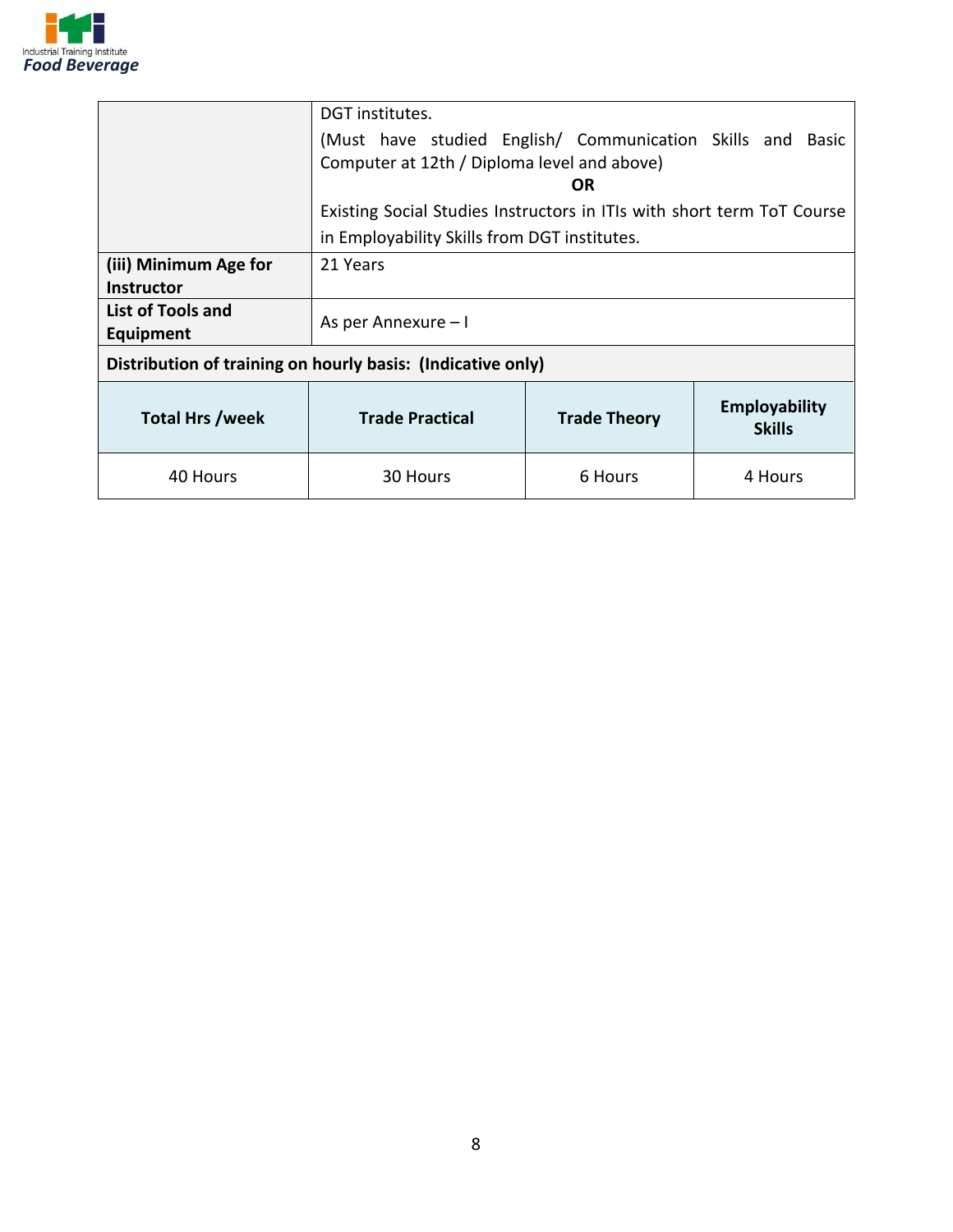

*Learning outcomes are a reflection of total competencies of a trainee and assessment will be carried out as per the assessment criteria.*

#### **5.1 LEARNING OUTCOMES (TRADE SPECIFIC)**

- 1. Prepare fruit juices with juice extracting/ pulping machines with safety precautions and preserve fruit juices with addition of preservatives and determine the acidity and TSS content following safety precautions.
- 2. Prepare and pack various type of flavoured milk by using appropriate machines/tools such as homogenizer, autoclave, bottle washer, liquid/bottle filling machine and corking machine with safety precautions, determine the quality of flavoured milk.
- 3. Prepare mineral water by using appropriate machines such as mini water plant and explain quality standards (BIS) of water and water treatment process.
- 4. Explain various types of packaging material used in packaging of food beverages products and storage.
- 5. Prepare and pack synthetic beverages such as soft drink by using appropriate machines such as, carbonation machines, autoclave, bottle washer, liquid/bottle filling machine and corking machine with safety precautions, determine the acidity, TSS content , pH value and Sensory evaluation.
- 6. Prepare and pack fermented beverages such as vinegar, fermented juices and lassi by using appropriate machines/ tools such as, Fermenter, seed germinator, vinegar generator, autoclave, bottle washer, required fermentation agents, liquid/ bottle filling machine, Chemical solutions and corking machine with safety precautions, determine the acidity, TSS content , pH value and Sensory evaluation.
- 7. Prepare and pack fermented beverages such as whiskey, beer, wine, rum and brandy by using appropriate machines/tools such as, Fermenter, seed germinator, autoclave, bottle washer, required fermentation agents, liquid/bottle filling machine, Chemical solutions and corking machine with safety precautions, determine the alcohol content, acidity, TSS content , pH value and Sensory evaluation.
- 8. Explain food safety standards and beverage industry waste utilization.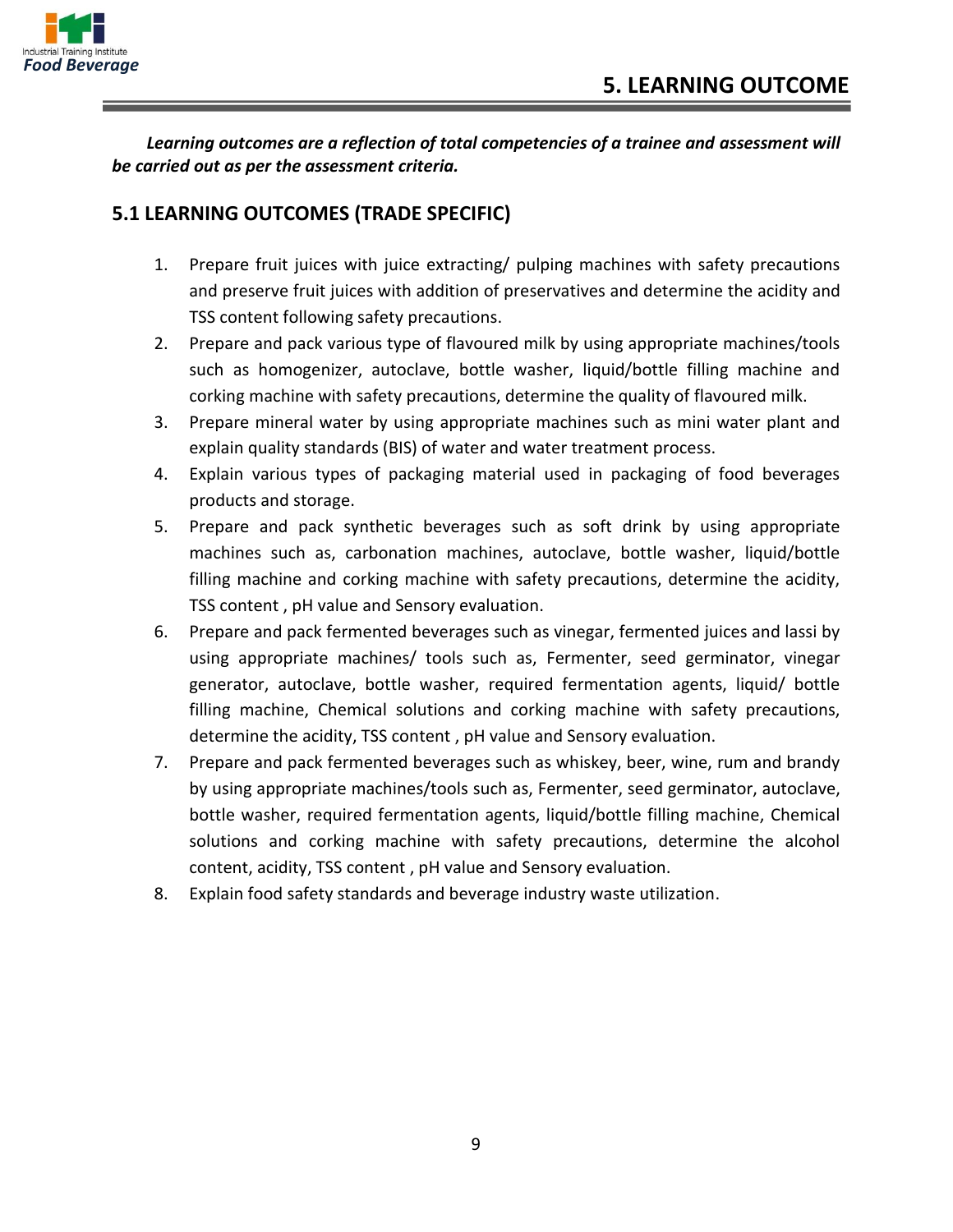

| <b>LEARNING OUTCOMES</b>                    | <b>ASSESSMENT CRITERIA</b>                                        |
|---------------------------------------------|-------------------------------------------------------------------|
| 1. Prepare fruit juices with                | Maintain the perfect hygiene standard                             |
| juice extracting/pulping                    | Select perfect fruits and other ingredients                       |
| machines with safety                        | Prepare fruits for juice                                          |
| precautions<br>and                          | wash fruits.                                                      |
| preserve fruit juices                       | Prepare fruits juice                                              |
| addition<br>with<br>of                      | Measure juice                                                     |
| preservatives<br>and                        | Determine TSS                                                     |
| determine the acidity                       | Determine acidity                                                 |
| <b>TSS</b><br>content<br>and                | Perform calculation                                               |
| following<br>safety                         | Fill the preserved fruit juices in sterilized bottles             |
| precautions.                                | Cork and crown the bottles                                        |
|                                             | Sterilize the bottles                                             |
|                                             | Label the bottles                                                 |
|                                             | Maintain safety                                                   |
|                                             |                                                                   |
| Prepare<br>and<br>pack<br>2.                | Maintain perfect hygiene standard.                                |
| various<br>of<br>type                       | Describe the nutritional & energy values and quality standards of |
| flavoured milk by using                     | flavoured milk.                                                   |
| appropriate                                 | Select ingredients and machines.                                  |
| machines/tools such as                      | Prepare flavoured milk.                                           |
| homogenizer,                                | Check the quality such TSS, pH, Acidity.                          |
| autoclave,<br>bottle                        | Fill beverage into sterilized bottles.                            |
| washer, liquid/bottle                       | Cork and crown the bottles.                                       |
| filling<br>machine<br>and                   | Label the bottle.                                                 |
| corking machine with                        | Maintain safety.                                                  |
| safety<br>precautions,                      |                                                                   |
| determine the quality<br>of flavoured milk. |                                                                   |
|                                             |                                                                   |
| Prepare mineral water<br>3.                 | Maintain perfect hygiene standard                                 |
| by using appropriate                        | Describe standard of water and types of water hardness.           |
| machines such as mini                       | Describe temporary water treatment process.                       |
| water plant and explain                     | Explain types of water treatment like R.O., U.V. treatment.       |
| quality standards (BIS)                     | Explain production of mineral water.                              |
| of water and water                          | Production of mineral water.                                      |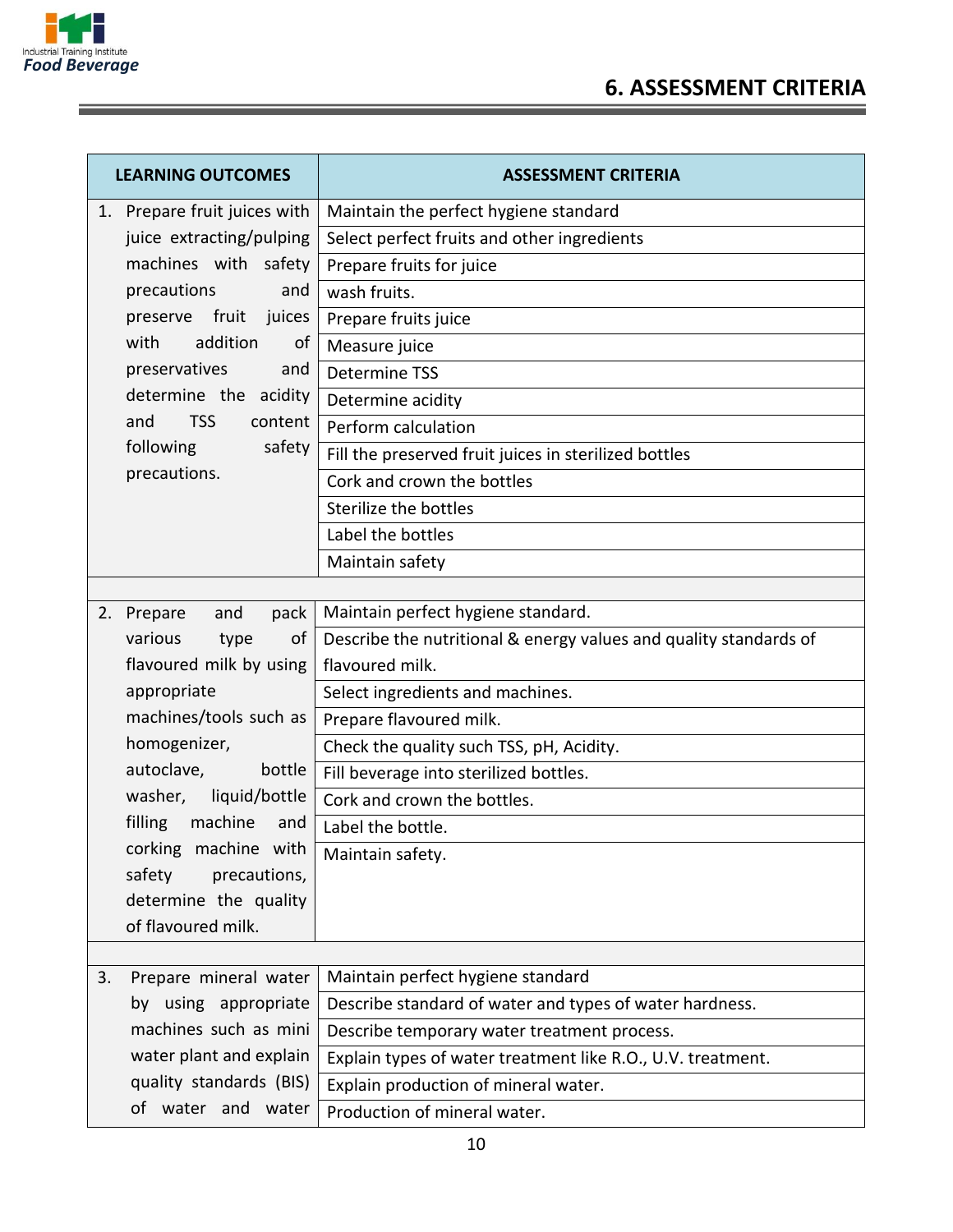

|    | treatment process.        | Maintain safety                                                          |
|----|---------------------------|--------------------------------------------------------------------------|
|    |                           |                                                                          |
| 4. | Explain various types of  | Explain types of packaging material like glass container, tin container, |
|    | packaging<br>material     | PET bottle, plastic pouches, tetra pack and brick packs.                 |
|    | used in packaging of      | Functions of packaging materials.                                        |
|    | food<br>beverages         | Explain merits and demerits of various types packaging material.         |
|    | products and storage.     | Storage condition of packed products.                                    |
|    |                           |                                                                          |
| 5. | Prepare<br>pack<br>and    | Explain manufacturing process of soft drink.                             |
|    | synthetic<br>beverages    | Maintain perfect hygiene standard.                                       |
|    | such as soft drink by     | Select ingredients and machines.                                         |
|    | using<br>appropriate      | Prepare soft drinks by using machines.                                   |
|    | machines<br>such<br>as,   | Check the quality such TSS, pH, Acidity.                                 |
|    | carbonation machines,     | Sensory evaluation                                                       |
|    | autoclave,<br>bottle      | Fill beverage into sterilized bottles                                    |
|    | washer,<br>liquid/bottle  | Add carbon dioxide                                                       |
|    | filling<br>machine<br>and | Cork and crown the bottles                                               |
|    | corking machine with      | Label the bottle                                                         |
|    | safety<br>precautions,    | Maintain safety                                                          |
|    | determine the acidity,    |                                                                          |
|    | TSS content, pH value     |                                                                          |
|    | and<br>sensory            |                                                                          |
|    | evaluation.               |                                                                          |
|    |                           |                                                                          |
| 6. | Prepare<br>pack<br>and    | Explain principle of fermentation and process of fermentation.           |
|    | fermented<br>beverages    | Explain manufacturing process of vinegar.                                |
|    | such<br>as vinegar,       | Maintain perfect hygiene standard                                        |
|    | fermented juices and      | Select ingredients and machines                                          |
|    | lassi<br>by<br>using      | Prepare vinegar and fermented juices by using machines                   |
|    | appropriate machines/     | Check the quality such TSS, pH, Acidity                                  |
|    | such<br>tools<br>as,      | Sensory evaluation                                                       |
|    | Fermenter,<br>seed        | Fill beverage into sterilized bottles                                    |
|    | germinator,<br>vinegar    | cork and crown the bottles                                               |
|    | autoclave,<br>generator,  | Label the bottle                                                         |
|    | bottle<br>washer,         |                                                                          |
|    | required fermentation     | Maintain safety                                                          |
|    | agents, liquid/ bottle    |                                                                          |
|    | filling<br>machine,       |                                                                          |
|    | Chemical solutions and    |                                                                          |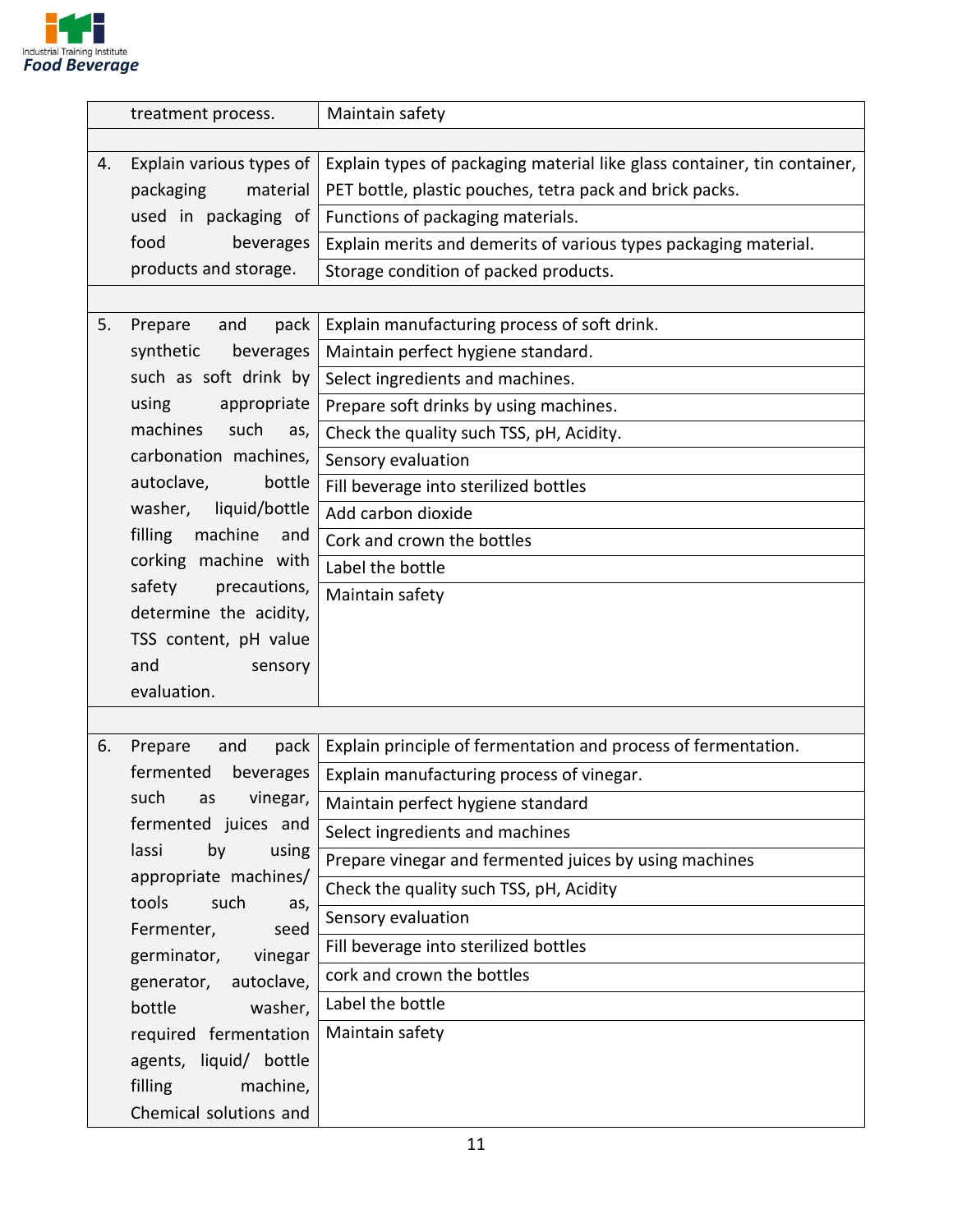

|                     | corking machine with   |                                                                      |
|---------------------|------------------------|----------------------------------------------------------------------|
| safety              | precautions,           |                                                                      |
|                     | determine the acidity, |                                                                      |
|                     | TSS content, pH value  |                                                                      |
| and                 | Sensory                |                                                                      |
| evaluation.         |                        |                                                                      |
|                     |                        |                                                                      |
| 7.<br>Prepare       | pack<br>and            | Explain principle of fermentation and process of fermentation.       |
| fermented           | beverages              | Explain manufacturing process of beer, whiskey, wine, rum and        |
|                     | such as whiskey, beer, | brandy.                                                              |
|                     | wine, rum and brandy   | Maintain perfect hygiene standard                                    |
|                     | by using appropriate   | Select ingredients and machines                                      |
| machines/tools      | such                   | Prepare whiskey, beer, wine, rum and brandy by using machines.       |
|                     | as, Fermenter, seed    | Check the quality such alcohol content, TSS, pH, Acidity and Sensory |
|                     | germinator, autoclave, | evaluation                                                           |
| bottle              | washer,                | Fill beverage into sterilized bottles                                |
|                     | required fermentation  | cork and crown the bottles                                           |
|                     | agents, liquid/bottle  | Label the bottle                                                     |
| filling             | machine,               | Maintain safety                                                      |
|                     | Chemical solutions and |                                                                      |
|                     | corking machine with   |                                                                      |
| safety              | precautions,           |                                                                      |
|                     | determine the alcohol  |                                                                      |
|                     | content, acidity, TSS  |                                                                      |
|                     | content, pH value and  |                                                                      |
| Sensory evaluation. |                        |                                                                      |
|                     |                        |                                                                      |
| Explain<br>8.       | food<br>safety         | State food safety and standard Act 2006 BIS, ISO-22000, HACCP,       |
| standards           | and                    | International food standards.                                        |
| beverage            | industry               | State Personal Hygiene, cleaning and sanitary standards of beverages |
| waste utilization.  |                        | industry.                                                            |
|                     |                        | State utilization of food beverage industry waste                    |
|                     |                        |                                                                      |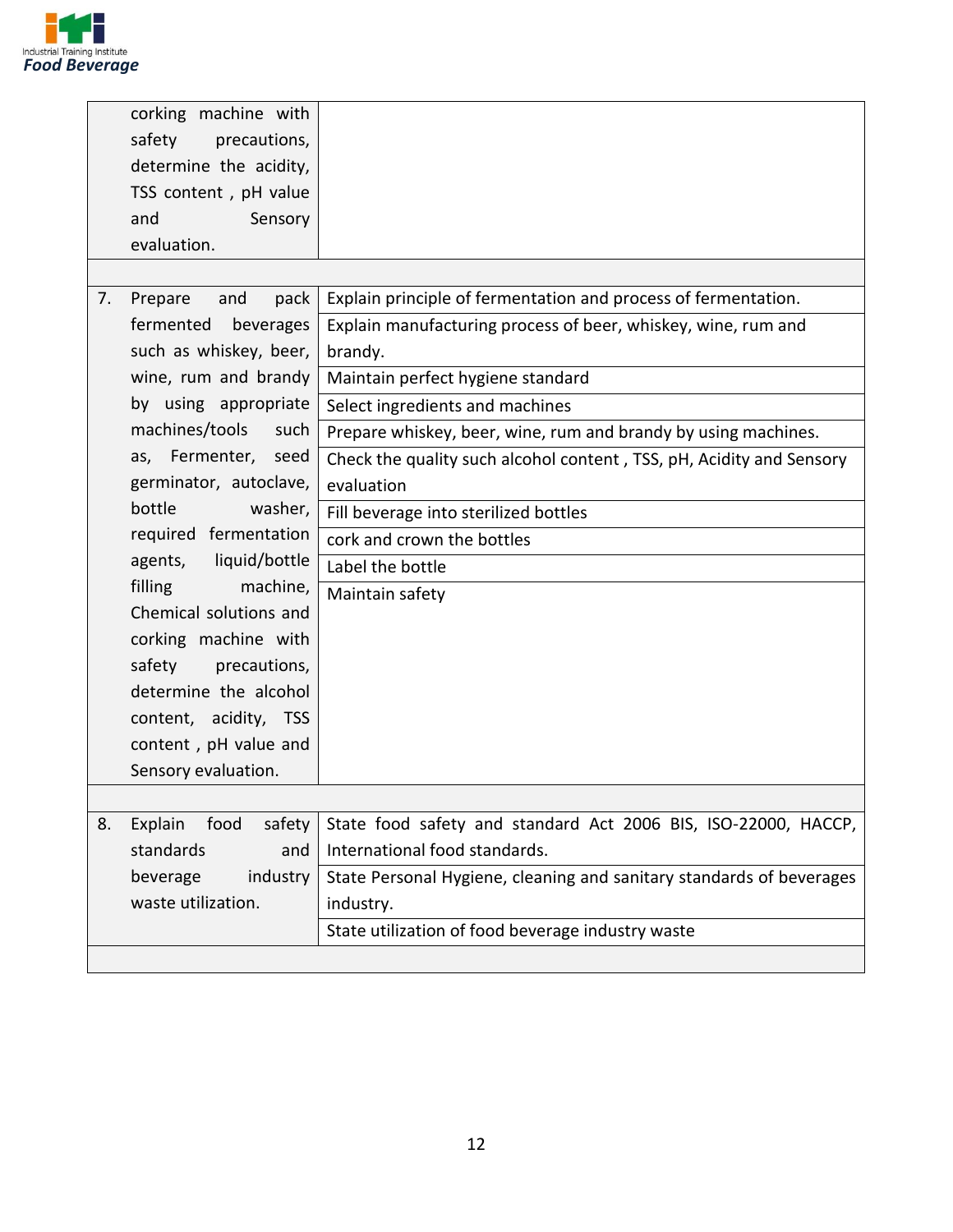

Ξ

| <b>SYLLABUS FOR FOOD BEVERAGE TRADE</b>                                |                                                                                                                                                                                                                                                        |                                                                                                                                                                                                                                                                       |                                                                                                                                                                                                                                                                                                                                                                                                                                                                                        |  |
|------------------------------------------------------------------------|--------------------------------------------------------------------------------------------------------------------------------------------------------------------------------------------------------------------------------------------------------|-----------------------------------------------------------------------------------------------------------------------------------------------------------------------------------------------------------------------------------------------------------------------|----------------------------------------------------------------------------------------------------------------------------------------------------------------------------------------------------------------------------------------------------------------------------------------------------------------------------------------------------------------------------------------------------------------------------------------------------------------------------------------|--|
|                                                                        | <b>DURATION: ONE YEAR</b>                                                                                                                                                                                                                              |                                                                                                                                                                                                                                                                       |                                                                                                                                                                                                                                                                                                                                                                                                                                                                                        |  |
| <b>Duration</b>                                                        | <b>Reference Learning</b><br><b>Outcome</b>                                                                                                                                                                                                            | <b>Professional Skills</b><br>(Trade Practical)<br><b>With Indicative Hours</b>                                                                                                                                                                                       | <b>Professional Knowledge</b><br>(Trade Theory)                                                                                                                                                                                                                                                                                                                                                                                                                                        |  |
| Professional<br>Skill 360 Hrs.;<br>Professional<br>Knowledge<br>72 Hrs | Prepare fruit juices<br>with juice extracting/<br>pulping machines<br>with safety<br>precautions and<br>preserve fruit juices<br>with addition of<br>preservatives and<br>determine the acidity<br>and TSS content<br>following safety<br>precautions. | 1. Study of the different food<br>beverages available in the<br>Market. (90 hrs)                                                                                                                                                                                      | Introduction to different food<br>beverage<br>• Types of beverages.<br>• Need of particular beverage.<br>Classification<br>of<br>food<br>$\bullet$<br>beverages.<br>$\bullet$ Raw<br>materials<br>for<br>used<br>beverages.<br>• PFA-standards<br>for<br>food<br>beverages.<br>$\bullet$ Food<br>additives<br>used<br>in<br>different beverages.<br>• Quality<br>of<br>for<br>water<br>beverages.<br>(18 Hrs)                                                                          |  |
|                                                                        |                                                                                                                                                                                                                                                        | all<br>2. Operate<br>equipment<br>safely. (45 hrs)<br>3. Identify and removal of<br>faults in machines. (45 hrs)<br>4. Extraction of juice from<br>different fruits. (25 hrs)<br>5. Preservation of fruits juices<br>addition<br>with<br>οf<br>preservative. (35 hrs) | <b>Primary processing machinery:</b><br>• Principle and working of<br>equipment used e.g., Juice<br>extractor, pulper, fermenter,<br>vinegar generator,<br>crown<br>corking machine, bottle filling<br>Soda<br>machine,<br>water<br>machine, basket press, filter<br>Maintenance<br>press,<br>οf<br>machines safety. (18 Hrs)<br><b>Juice Extractions:</b><br>· Principle and methods for<br>fruits<br>juice<br>manufacture,<br>machinery used in different<br>fruits juice extraction |  |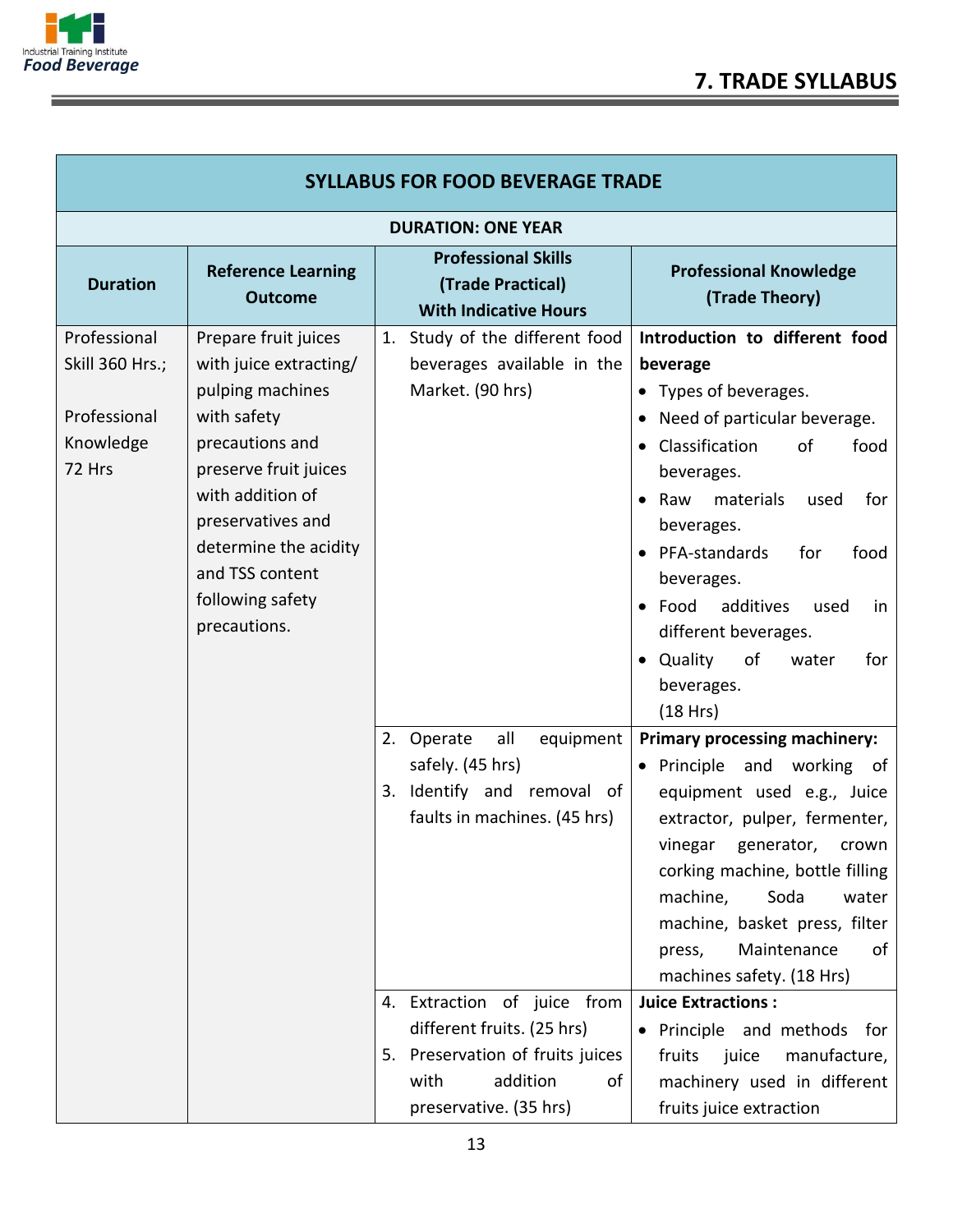

|                                                                                                                                                                                                                                                                                                                                                                                                                      | • Preparation<br>flow<br>process<br>charts of juice extraction<br>from various fruits.<br><b>Preservative:</b><br>• Definition of Preservatives.<br>of<br>preservatives<br>$\bullet$ Types                                                                                                                                                                                                                                                                                                                                                                                                                                                                                                         |
|----------------------------------------------------------------------------------------------------------------------------------------------------------------------------------------------------------------------------------------------------------------------------------------------------------------------------------------------------------------------------------------------------------------------|----------------------------------------------------------------------------------------------------------------------------------------------------------------------------------------------------------------------------------------------------------------------------------------------------------------------------------------------------------------------------------------------------------------------------------------------------------------------------------------------------------------------------------------------------------------------------------------------------------------------------------------------------------------------------------------------------|
| Material calculation of Fruit<br>6.                                                                                                                                                                                                                                                                                                                                                                                  | food<br>commonly used<br>in<br>industry.<br>• Limits<br>of<br>of<br>usage<br>preservatives.(12 Hrs)<br><b>Non Alcoholic Beverages (TEA</b>                                                                                                                                                                                                                                                                                                                                                                                                                                                                                                                                                         |
| <b>Beverages</b><br><b>FPO</b><br>as<br>per<br>Specification. (40 hrs)<br>7. Preparation of common<br>fruit beverages available in<br>region<br>the<br>such<br>as<br>squashes, crushes, cordial,<br>R.T.S.<br>nectars,<br>syrups,<br>beverages.<br>(40 hrs)<br>Determination of Acids in<br>8.<br>fruits beverages. (20 hrs)<br>Determination of TSS with<br>9.<br>Hand refractometer in fruit<br>Beverage. (20 hrs) | COFFEE) :<br>$\bullet$ Type<br>alcoholic<br>of<br>non<br>beverage.<br>• Preparation<br>process<br>and<br>latest development.<br>• Machinery and equipment for<br>non alcoholic beverages.<br>• Process variable and their<br>control.<br>• Nutritional and energy values<br><b>Fruit Beverages</b><br>• Introduction<br>different<br>to<br>fruits juices.<br>Raw materials used in fruit<br>their<br>beverages,<br>and<br>properties.<br>• Machinery<br>involved<br>in<br>different<br>fruits<br>juice<br>extraction.<br>• Principle<br>and<br>preparation<br>methods of Ready-To-Serve<br>(RTS), Squash, fruit juice,<br>nectar, concentrate, syrup,<br>cordial,<br>Process<br>οf<br>manufacture. |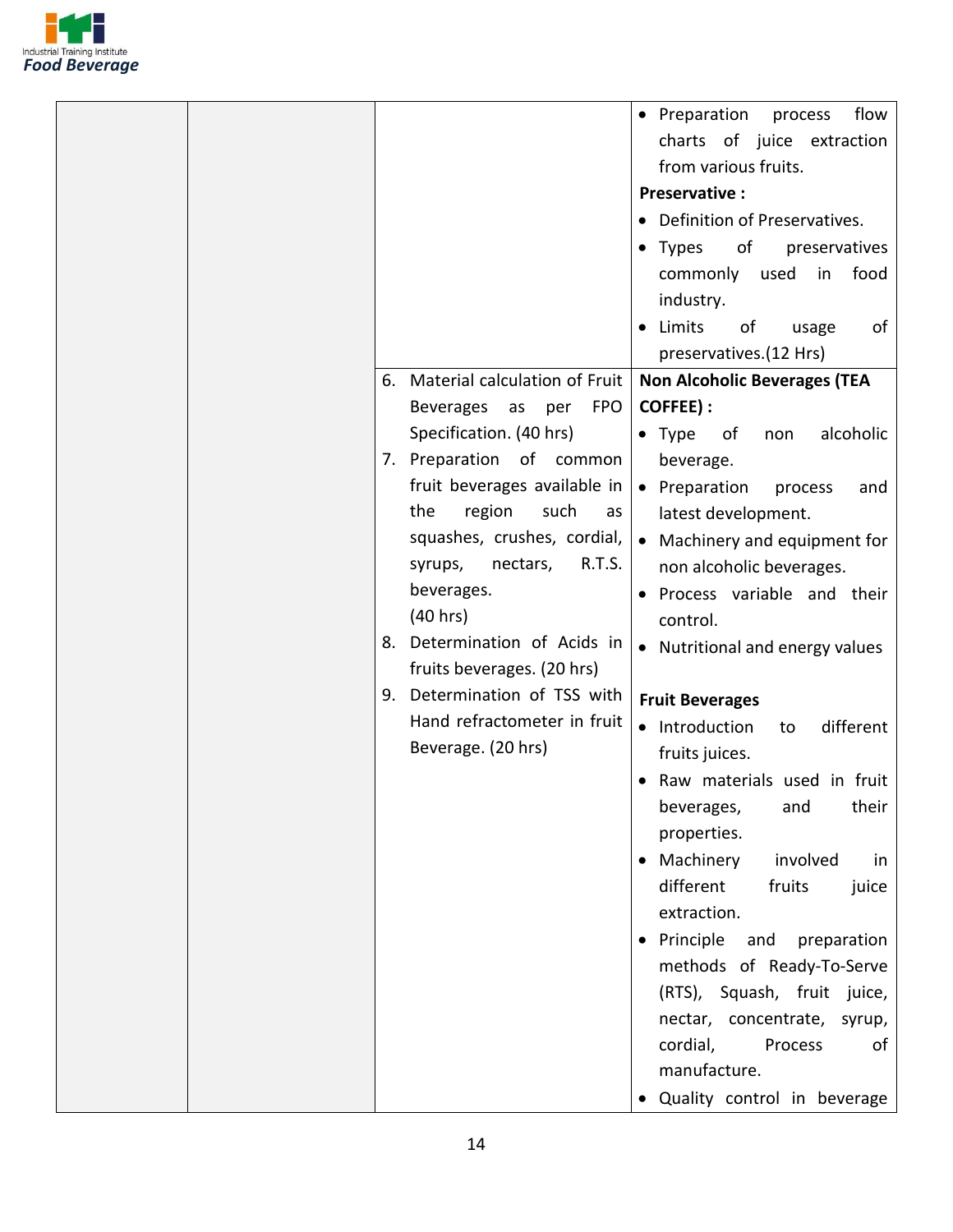

|                      |                                      |                                            | industry.                                                |
|----------------------|--------------------------------------|--------------------------------------------|----------------------------------------------------------|
|                      |                                      |                                            | standards<br>for<br><b>FPO</b><br>fruit<br>$\bullet$     |
|                      |                                      |                                            | beverages.(24 Hrs)                                       |
| Professional         | Prepare and pack                     | 10. Preparation<br>of<br>various           | <b>Flavoured milk Beverages:</b>                         |
| Skill 60Hrs.;        | various type of                      | flavoured milk beverages.                  | $\bullet$ Raw<br>materials<br>used<br>in.                |
|                      | flavoured milk by                    | (25 hrs)                                   | flavoured milk beverages, and                            |
| Professional         | using appropriate                    | 11. Packaging,<br>labelling<br>and         | their properties.                                        |
| Knowledge<br>12 Hrs. | machines/tools such                  | storage of flavoured milk.                 | Nutritional and energy values.<br>$\bullet$              |
|                      | as homogenizer,<br>autoclave, bottle | (25 hrs)<br>12. Quality of Flavoured milk. | Process of manufacture                                   |
|                      | washer, liquid/bottle                | (10 hrs)                                   | Quality control(12 Hrs)                                  |
|                      | filling machine and                  |                                            |                                                          |
|                      | corking machine with                 |                                            |                                                          |
|                      | safety precautions,                  |                                            |                                                          |
|                      | determine the quality                |                                            |                                                          |
|                      | of flavoured milk.                   |                                            |                                                          |
| Professional         | Prepare mineral                      | 13. General<br>purification                | <b>Package drinking water:</b>                           |
| Skill 180Hrs;        | water by using                       | techniques. (25 hrs)                       | • Principle and method<br>for                            |
|                      | appropriate machines                 | 14. Production<br>of<br>mineral            | production of mineral water.                             |
| Professional         | such as mini water                   | water from<br>mini water                   | • Quality standard<br>(BIS)<br>of                        |
| Knowledge            | plant and explain                    | treatment plant. (25 hrs)                  | Different<br>water.<br>types<br>of                       |
| 36 Hrs               | quality standards (BIS)              | 15. Quality of packaged water.             | water.                                                   |
|                      | of water and water                   | (10 hrs)                                   | (12 Hrs)                                                 |
|                      | treatment process.                   | of<br>16. Production<br>soda               | Soda water:                                              |
|                      |                                      | water.(30hrs)                              | • Principle and Method of soda                           |
|                      |                                      | 17. Packaging,<br>labelling<br>and         | water production.                                        |
|                      |                                      | storage of soda water.(30                  | • Raw material used in soda                              |
|                      |                                      | hrs)                                       | water, and their properties.                             |
|                      |                                      |                                            | Quality standards for soda<br>$\bullet$                  |
|                      |                                      |                                            | water. (12 Hrs)                                          |
|                      |                                      | 18. Preparation of malt syrup,             | <b>Miscellaneous Beverage:</b>                           |
|                      |                                      | badam,<br>herbal,<br>pista,                | • Beverage<br>other<br>from                              |
|                      |                                      | concentrates, rose syrup.<br>(60 hrs)      | malt,<br>materials,<br>grains                            |
|                      |                                      |                                            | vegetable (tomato), herbs &<br>medicinal plants.(12 Hrs) |
| Professional         | Explain various types                | 19. Practical demonstration of             | Study of various types of<br>$\bullet$                   |
| Skill 60Hrs;         | of packaging material                | bottle filling machine. (60                | containers like Glass, Tin-                              |
|                      |                                      |                                            |                                                          |
|                      | used in packaging of                 | hrs)                                       | merits and demerits of each-                             |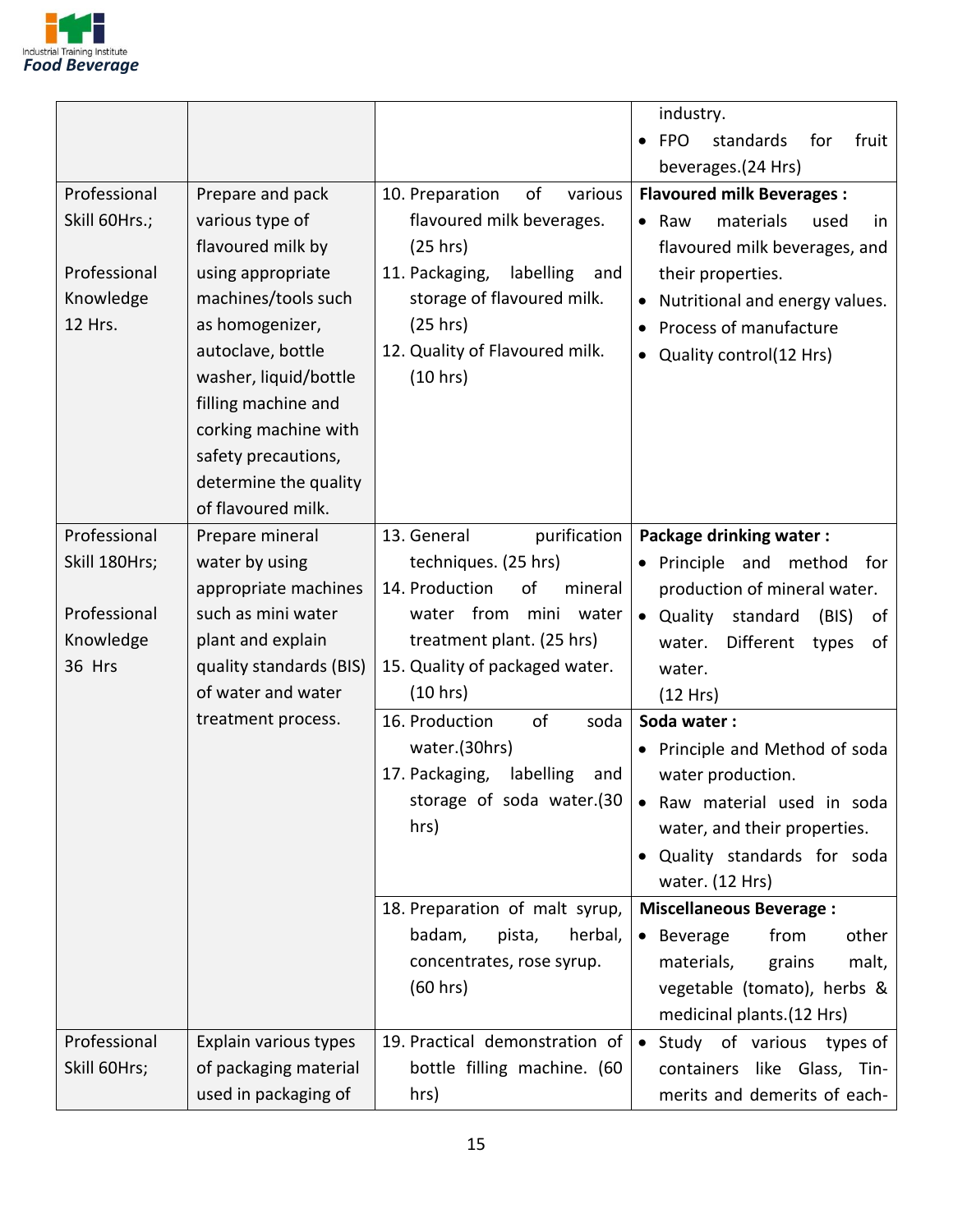

| Professional   | food beverages           |                                 | scope for new<br>of<br>types              |
|----------------|--------------------------|---------------------------------|-------------------------------------------|
| Knowledge      | products and storage.    |                                 | containers/<br>packaging                  |
| 12 Hrs         |                          |                                 | materials, such as<br>plastic             |
|                |                          |                                 | pouches, brick packs, tetra               |
|                |                          |                                 | <b>PET</b><br>bottle<br>pack,<br>and      |
|                |                          |                                 | cartons.(12 Hrs)                          |
| Professional   | and<br>Prepare<br>pack   | Food beverage                   | $\bullet$ Study<br>of<br>different<br>the |
| Skill 210 Hrs; | synthetic<br>beverages   | 20. Importance<br>food<br>of    | carbonated<br>and<br>non                  |
|                | such as soft drink by    | for<br>beverages                | carbonated,<br>alcoholic<br>and           |
| Professional   | using<br>appropriate     | entrepreneurship. (10 hrs)      | non alcoholic, fermented and              |
| Knowledge      | machines such<br>as,     | 21. Scope of food beverages.    | unfermented<br>beverages                  |
| 42 Hrs         | carbonation              | (10 hrs)                        | available in the market.(12               |
|                | machines, autoclave,     | 22. Beverages<br>and<br>its     | Hrs)                                      |
|                | bottle<br>washer,        | importance in modern life.      |                                           |
|                | liquid/bottle<br>filling | (20 hrs)                        |                                           |
|                | machine and corking      | 23. Industrial<br>growth<br>and |                                           |
|                | machine with safety      | development. (20 hrs)           |                                           |
|                | precautions,             | <b>Synthetic soft drinks:</b>   | · Selection of ingredients for            |
|                | determine the acidity,   | 24. Study<br>the<br>role<br>of  | soft drink production                     |
|                | TSS content, pH value    | ingredients<br>used<br>in       | • Preparation of different soft           |
|                | and<br>Sensory           | production of soft drink.       | drinks.                                   |
|                | evaluation.              | (25 hrs)                        | • Packaging of the soft drinks            |
|                |                          | 25. Process of manufacture of   | (PET Bottling, canning)                   |
|                |                          | soft drinks. (15 hrs)           | • Quality testing in soft drinks.         |
|                |                          | 26. Quality of water for soft   | (30 Hrs)                                  |
|                |                          | drinks. (25 hrs)                |                                           |
|                |                          | 27. Study the detail of various |                                           |
|                |                          | water treatment processes.      |                                           |
|                |                          | (25 hrs)                        |                                           |
|                |                          | 28. Food additives used in soft |                                           |
|                |                          | drinks. (30 hrs)                |                                           |
|                |                          | 29. Quality control in a soft   |                                           |
|                |                          | drink<br>manufacturing          |                                           |
|                |                          | industry.                       |                                           |
|                |                          | (30 hrs)                        |                                           |
| Professional   | Prepare<br>and<br>pack   | <b>Fermented beverages:</b>     | • Preparation of malt extract             |
| Skill 150 Hrs; | fermented beverages      | 30. Study<br>of<br>Fermented    |                                           |
|                | such<br>vinegar,<br>as   | vinegars.                       | • Preparation of cider, vinegar,          |
| Professional   |                          |                                 | banana, pineapple beverages.              |
|                | fermented juices and     | (25 hrs)                        | Quality testing in fermented              |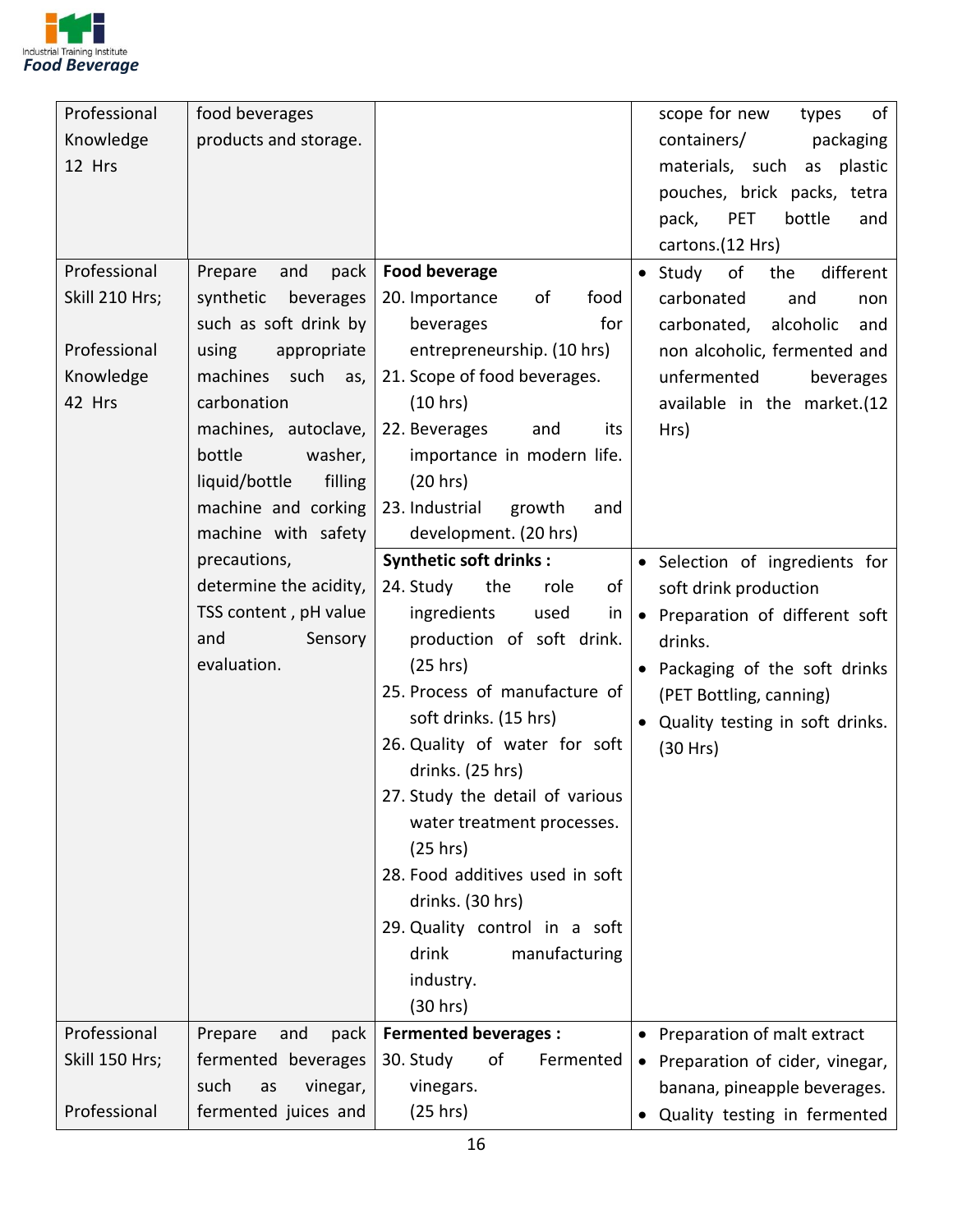

| Knowledge      | using<br>by<br>lassi     | 31. Principle<br>of<br>Vinegar   | beverages.                       |
|----------------|--------------------------|----------------------------------|----------------------------------|
| 30 Hrs         | appropriate              | Production. (25 hrs)             | • Packaging of the fermented     |
|                | machines/ tools such     | 32. Principle and methods used   | beverages.                       |
|                | as, Fermenter, seed      | preparation<br>in<br>of          | • Fermentation of Fruits juices. |
|                | germinator, vinegar      | fermented beverages. (25         | • Preparation of whey (lassi)    |
|                | generator, autoclave,    | hrs)                             | from milk.                       |
|                | bottle<br>washer,        | 33. Ingredients<br>used<br>in    | (30 Hrs)                         |
|                | required                 | productions of fermented         |                                  |
|                | fermentation agents,     | beverages. (25 hrs)              |                                  |
|                | liquid/ bottle filling   | 34. Fermentation. (25 hrs)       |                                  |
|                | machine,<br>Chemical     | 35. Storage. (25 hrs)            |                                  |
|                | solutions and corking    |                                  |                                  |
|                | machine with safety      |                                  |                                  |
|                | precautions,             |                                  |                                  |
|                | determine the acidity,   |                                  |                                  |
|                | TSS content, pH value    |                                  |                                  |
|                | and<br>Sensory           |                                  |                                  |
|                | evaluation.              |                                  |                                  |
| Professional   | Prepare<br>and<br>pack   | <b>Alcoholic Beverages:</b>      | • Selection of ingredients for   |
| Skill 120 Hrs; | fermented beverages      | 36. Commercial process details   | the production of whiskey,       |
|                | such as whiskey, beer,   | of manufacturing alcoholic       | beer, wine, rum, brandy.         |
| Professional   | wine, rum and brandy     | like<br>beverages<br>whiskey,    | • Demonstrations<br>of<br>beer,  |
| Knowledge      | by using appropriate     | beer, wine, rum, brandy.         | whiskey, wine,<br>and<br>rum     |
| 24 Hrs         | machines/tools such      | (35 hrs)                         | brandy.                          |
|                | as, Fermenter, seed      | 37. Role of ingredients used in  | • Quality testing in alcoholic   |
|                | germinator,              | production<br>of<br>various      | beverages.                       |
|                | autoclave, bottle        | alcoholic beverages. (45         | Packaging of the alcoholic       |
|                | washer,<br>required      | hrs)                             | beverages.                       |
|                | fermentation agents,     | 38. Nutritional<br>and<br>energy | · Industrial visit of alcoholic  |
|                | liquid/bottle<br>filling | values of these products.        | beverages industry.(24 Hrs)      |
|                | machine,<br>Chemical     | (40 hrs)                         |                                  |
|                | solutions and corking    |                                  |                                  |
|                | machine with safety      |                                  |                                  |
|                | precautions,             |                                  |                                  |
|                | determine the alcohol    |                                  |                                  |
|                | content, acidity, TSS    |                                  |                                  |
|                | content, pH value        |                                  |                                  |
|                | and<br>Sensory           |                                  |                                  |
|                | evaluation.              |                                  |                                  |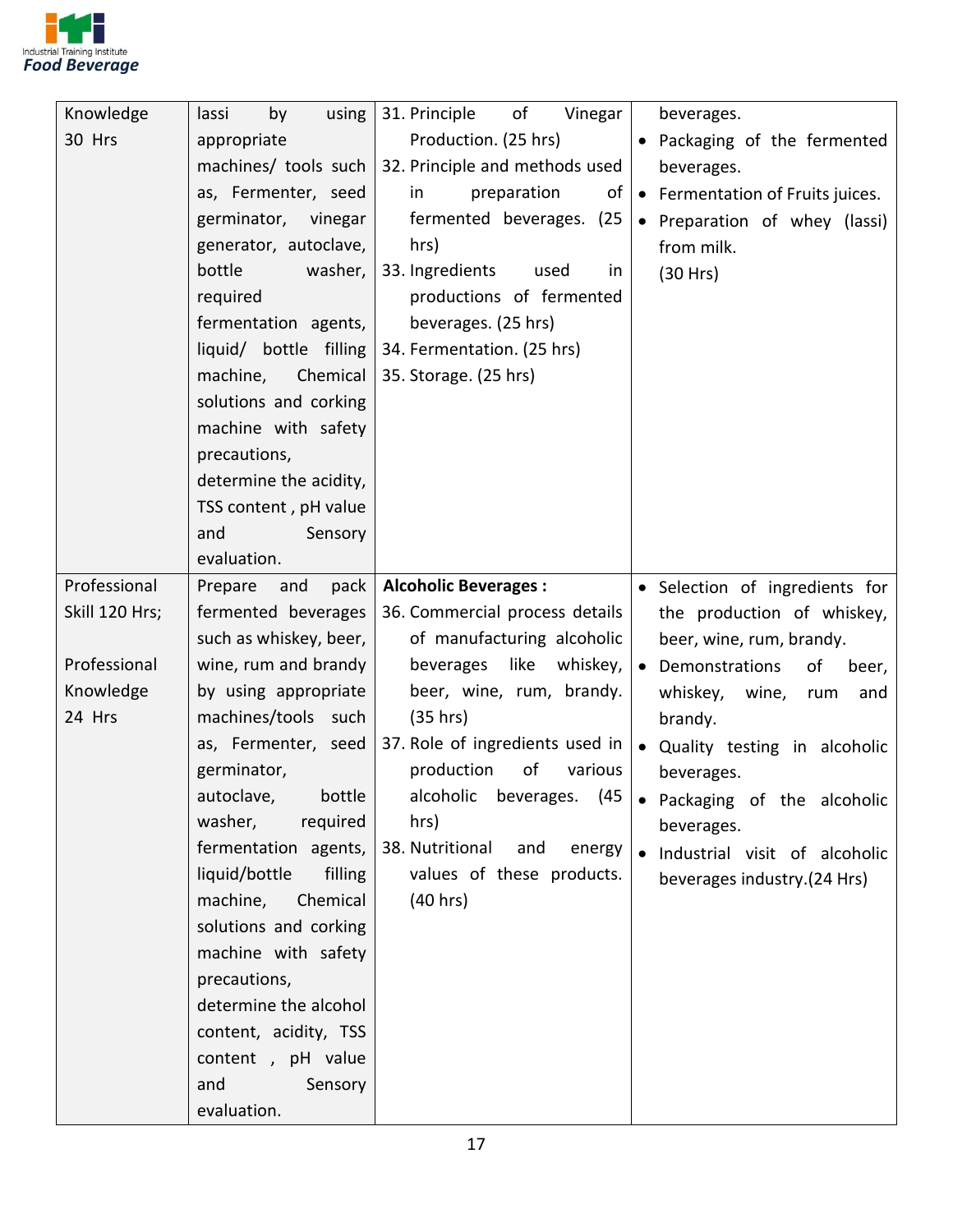

| Professional                                                     | Explain food safety | Food safety and regulations    | • Application of HACCP and         |
|------------------------------------------------------------------|---------------------|--------------------------------|------------------------------------|
| Skill 60 Hrs;                                                    | standards and       | 39. FSSAI:<br>Codex<br>FDA,    | <b>GMP</b><br>Food beverages<br>in |
|                                                                  | beverage industry   | Alimentarius, PFA, FPO, BIS,   | industry.                          |
| Professional                                                     | waste utilization   | ISO-22000,<br>Agmark,          | • Utilization of Food beverages    |
| Knowledge                                                        |                     | Overview of Food Safety        | industry wastes. (12 Hrs)          |
| 12 Hrs                                                           |                     | and Standards Act, 2006,       |                                    |
|                                                                  |                     | HACCP,<br>Food<br>Safety       |                                    |
|                                                                  |                     | Management<br>System,          |                                    |
|                                                                  |                     | International<br>Food          |                                    |
|                                                                  |                     | Standard (SPS, TBT, Drug,      |                                    |
|                                                                  |                     | Residues Chemicals, GMO)       |                                    |
|                                                                  |                     | <b>GMP</b> (Good Manufacturing |                                    |
|                                                                  |                     | Practices). (30 hrs)           |                                    |
|                                                                  |                     | 40. Importance of personal     |                                    |
|                                                                  |                     | Cleaning<br>&<br>Hygiene,      |                                    |
|                                                                  |                     | Sanitary standards of Food     |                                    |
|                                                                  |                     | beverages industry. (30 hrs)   |                                    |
| Industrial Training in Alcoholic or carbonated beverage industry |                     |                                |                                    |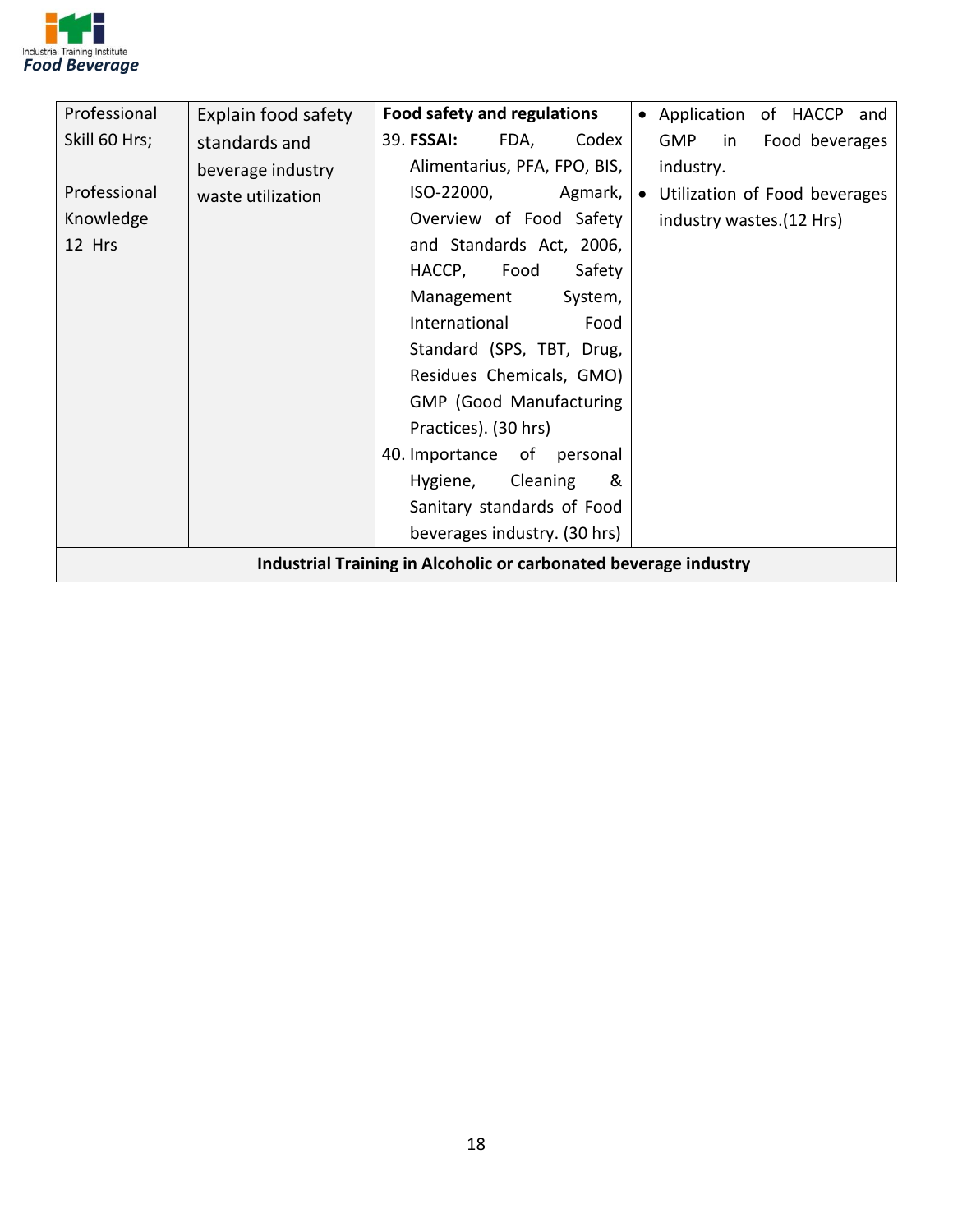

#### **SYLLABUS FOR CORE SKILLS**

1. Employability Skills (Common for all CTS trades) (160 Hrs)

Learning outcomes, assessment criteria, syllabus and Tool List of Core Skills subjects which is common for a group of trades, provided separately in www.bharatskills.gov.in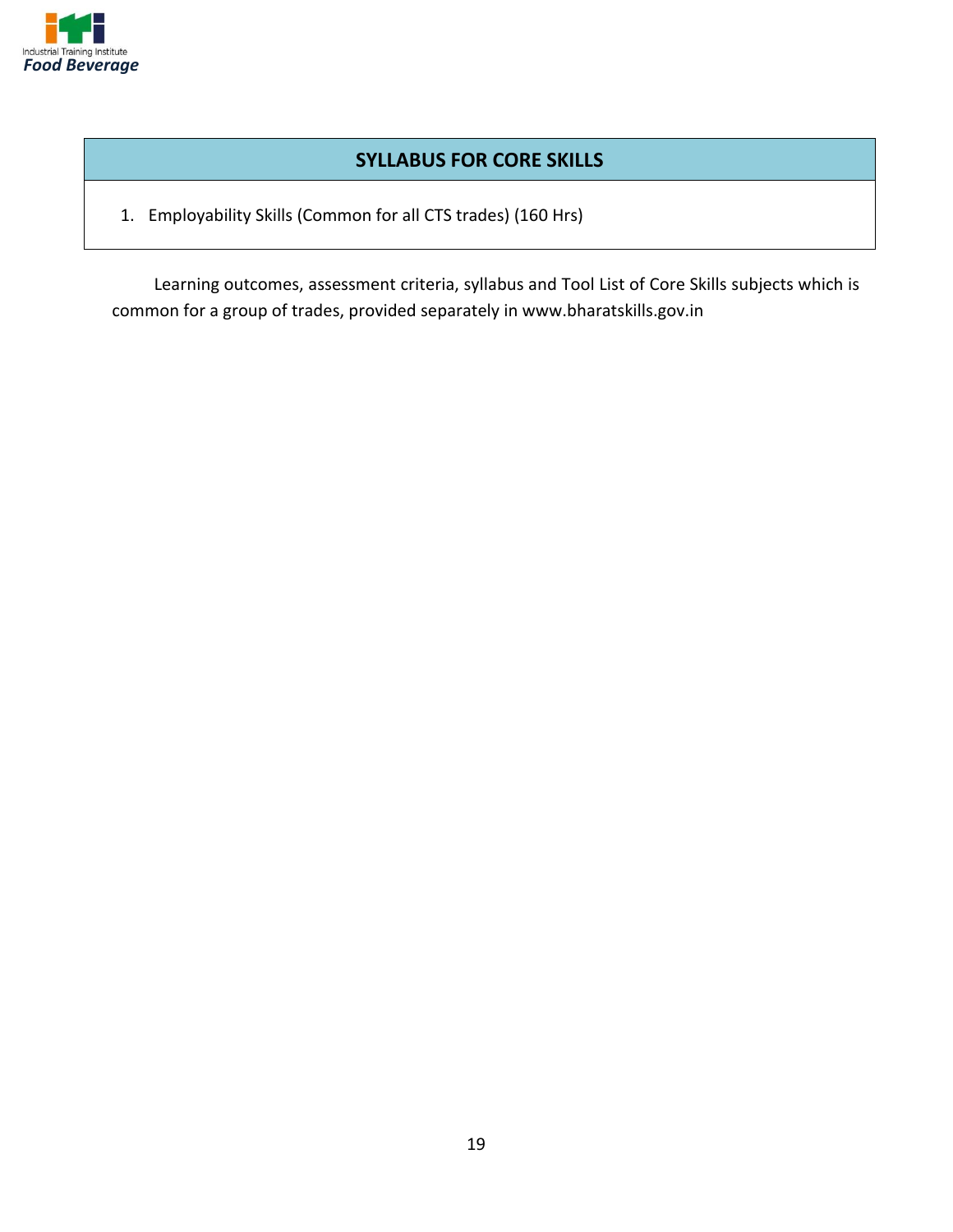

E

| <b>LIST OF TOOLS &amp; EQUIPMENT</b>                   |                                                                                                                                                                 |                                                                |                 |
|--------------------------------------------------------|-----------------------------------------------------------------------------------------------------------------------------------------------------------------|----------------------------------------------------------------|-----------------|
| <b>FOOD BEVERAGE</b><br>(For a batch of 24 Candidates) |                                                                                                                                                                 |                                                                |                 |
| S No.                                                  | <b>Name of the Tools and Equipment</b>                                                                                                                          | <b>Specification</b>                                           | <b>Quantity</b> |
|                                                        | A. EQUIPMENT, MACHINE & TOOLS                                                                                                                                   |                                                                |                 |
| 1.                                                     | Oven                                                                                                                                                            | 5 KW                                                           | 1 no.           |
| 2.                                                     | Platform scale balance                                                                                                                                          | 100 Kg Capacity                                                | 1 no.           |
| 3.                                                     | Soda making machines                                                                                                                                            |                                                                | 1 no.           |
| 4.                                                     | Seed germinator                                                                                                                                                 | Cabinet type, Different<br>chambers, Temp and RH<br>Controller | 1 no.           |
| 5.                                                     | Vinegar generator                                                                                                                                               | Chamber made of SS, with<br>sparger and baffles                | 1 no.           |
| 6.                                                     | Fermenter                                                                                                                                                       | Bioreactor, SS, with sparger<br>and baffles                    | 1 no.           |
| 7.                                                     | Slicing machine                                                                                                                                                 |                                                                | 1 no.           |
| 8.                                                     | Automatic pouch machine / filler sealer<br>machine                                                                                                              |                                                                | 1 no.           |
| 9.                                                     | Pulping Machine/Pulper for fruits<br>and                                                                                                                        |                                                                | 1 no.           |
| 10.                                                    | Steam jacket kettle 50 litre double<br>jacketed with indenting lever, steam<br>inlet and outlet with steel trolley and<br>accessories to be fitted with boiler. |                                                                | 1 no.           |
| 11.                                                    | Fruit mill                                                                                                                                                      |                                                                | 1 no.           |
| 12.                                                    | Juice Extractor                                                                                                                                                 |                                                                | 1 no.           |
| 13.                                                    | Corking machines                                                                                                                                                |                                                                | 1 no.           |
| 14.                                                    | Can seamer                                                                                                                                                      |                                                                | 1 no.           |
| 15.                                                    | Exhaust box                                                                                                                                                     |                                                                | 1 no.           |
| 16.                                                    | Auto clave                                                                                                                                                      |                                                                | 1 no.           |
| 17.                                                    | Cup sealer                                                                                                                                                      |                                                                | 1 no.           |
| 18.                                                    | Steel scale                                                                                                                                                     | 12 " standard steel                                            | 2 nos.          |
| 19.                                                    | Steel tape                                                                                                                                                      | Scales 1 meter, and of 50 ft                                   | 2 nos.          |
| 20.                                                    | Digital weighing balance                                                                                                                                        |                                                                | 03 nos.         |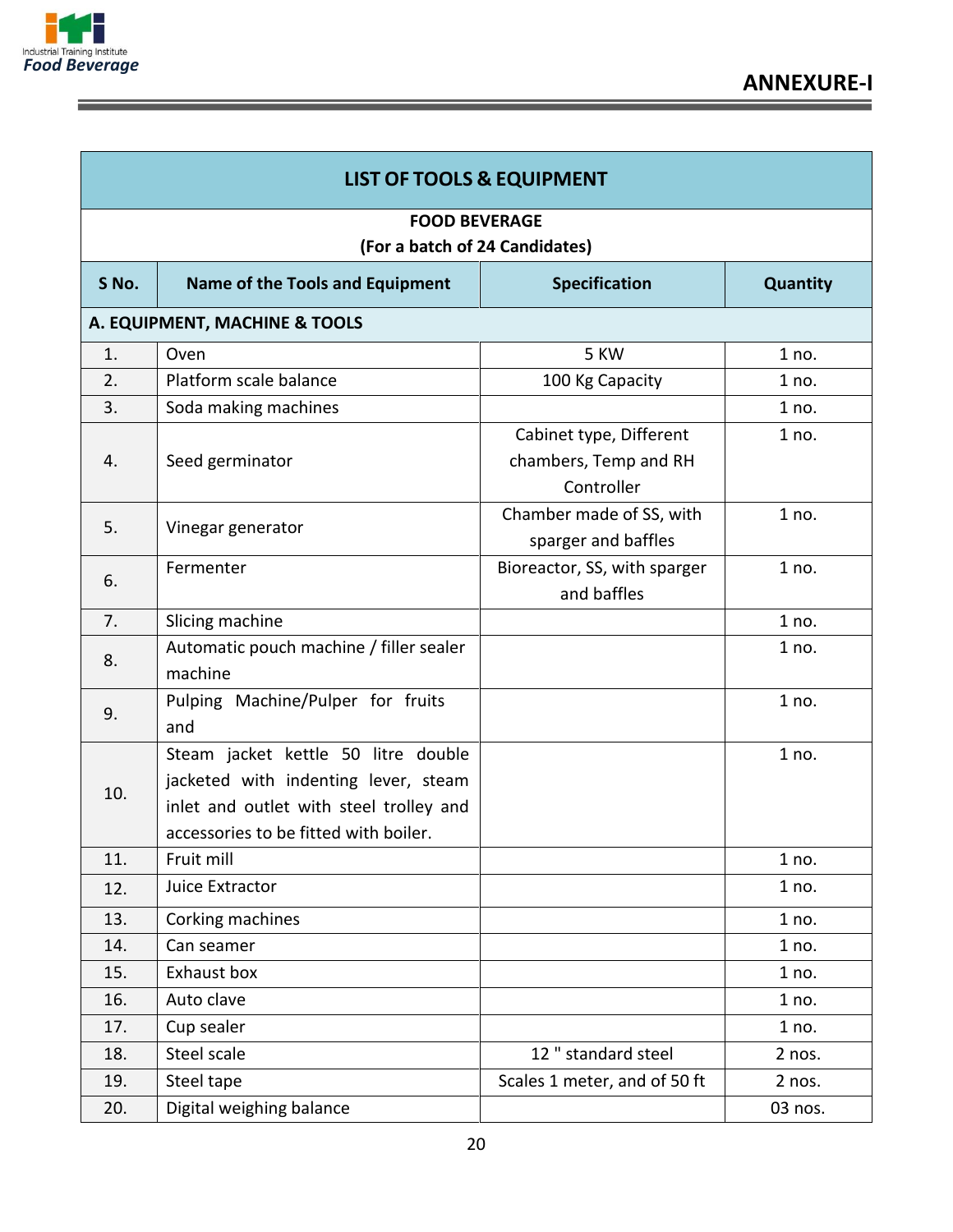

| 21.                 | <b>Cutting equipments</b>              | Different knives, Cutters for   | As required |  |
|---------------------|----------------------------------------|---------------------------------|-------------|--|
|                     |                                        | fruits / Vegetables             |             |  |
| 22.                 | Mini water treatment plant             |                                 | 1 no.       |  |
| 23.                 | Hot plate                              | <b>Electrical 2 KW</b>          | 1 no.       |  |
| 24.                 | Refrigerator                           | 220 litre                       | 1 no.       |  |
| 25.                 | <b>Tanks SS</b>                        | 50 liters capacity, cylindrical | 1 no.       |  |
|                     |                                        | with cap                        |             |  |
| 26.                 | Syrup tanks                            | 50, 100 lit capacity SS         | 1 no. each  |  |
| 27.                 | Pressure Cooker                        | 5 Kg and 10 Kg SS               | 1 no. each  |  |
|                     |                                        | For filling liquid in bottles,  |             |  |
| 28.                 | Liquid filling machine                 | 200 ml, 500 ml, 1000 ml.        | 1 no. each  |  |
|                     |                                        | Manual                          |             |  |
| 29.                 | SS filter                              | Sieve type cloth filter,        | 1 no.       |  |
|                     |                                        | hydraulic,                      |             |  |
| 30.                 | Sugar coating pan                      | SS, Revolving type with speed   | 1 no.       |  |
| 31.                 | Bottle opener                          | Heavy duty, Stainless Steel     | 4 nos.      |  |
| 32.                 | <b>Burette</b>                         | 50 ml digital Automatic/        | 2 nos.      |  |
|                     |                                        | ordinary glass                  |             |  |
| 33.                 | Pipette                                | 5-50 ml capacities, glass       | 2 nos.      |  |
| 34.                 | Improved stoves                        | Made of MS with proper          | 2 nos.      |  |
|                     |                                        | safety Measures, Valves etc     |             |  |
| 35.                 | Stainless steel / Aluminium pots       | <b>Different Capacities</b>     | As required |  |
| 36.                 | Wooden spoons                          | Different sizes                 | As required |  |
| 37.                 | Homogenizer                            |                                 | 1 no.       |  |
| 38.                 | Juicer mixer grinder                   |                                 | 2 nos.      |  |
|                     | Baby Boiler/Diesel fuel/capacity of    |                                 | 1 no.       |  |
| 39.                 | boiler as per capacity of steam jacket |                                 |             |  |
|                     | kettle.                                |                                 |             |  |
| 40.                 | <b>Carbonation machines</b>            |                                 | 1 no.       |  |
| 41.                 | <b>Distillation Assembly</b>           |                                 | 1 no.       |  |
| 42.                 | Soft drink making machines             |                                 | 1 no.       |  |
| <b>B: FURNITURE</b> |                                        |                                 |             |  |
| <b>Class Room</b>   |                                        |                                 |             |  |
| 43.                 | <b>Instructor Chair &amp; Table</b>    |                                 | 01 No       |  |
| 44.                 | Dual Desk                              |                                 | 12 No.      |  |
| Workshop / Lab      |                                        |                                 |             |  |
| 45.                 | Suitable Work tables                   |                                 | 04 No.      |  |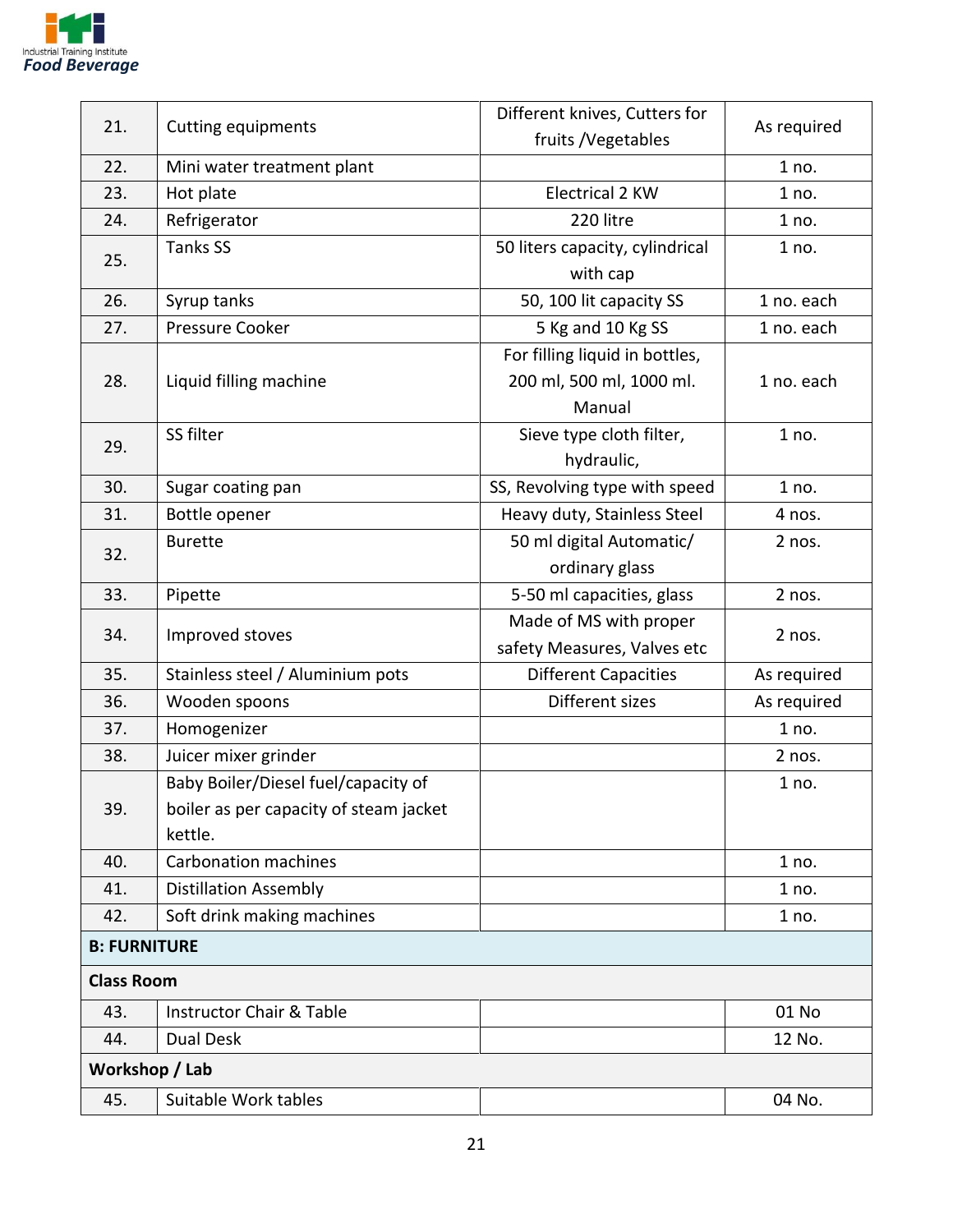

| 46. | <b>Stools</b>                     | 24 No. |
|-----|-----------------------------------|--------|
| 47. | <b>Discussion Table</b>           | 01 No. |
| 48. | <b>Tool Cabinet</b>               | 01 No. |
| 49. | Trainees Locker with space for 20 | 01 No. |
| 50. | <b>First Aid Box</b>              | 01 No. |
| 51. | Book Shelf (glass panel)          | 01 No. |

*Note: -*

*1. All the tools and equipment are to be procured as per BIS specification.* 

*2. Internet facility is desired to be provided in the class room.*

*3.* Raw material, Testing Chemicals and consumables are not included in the list.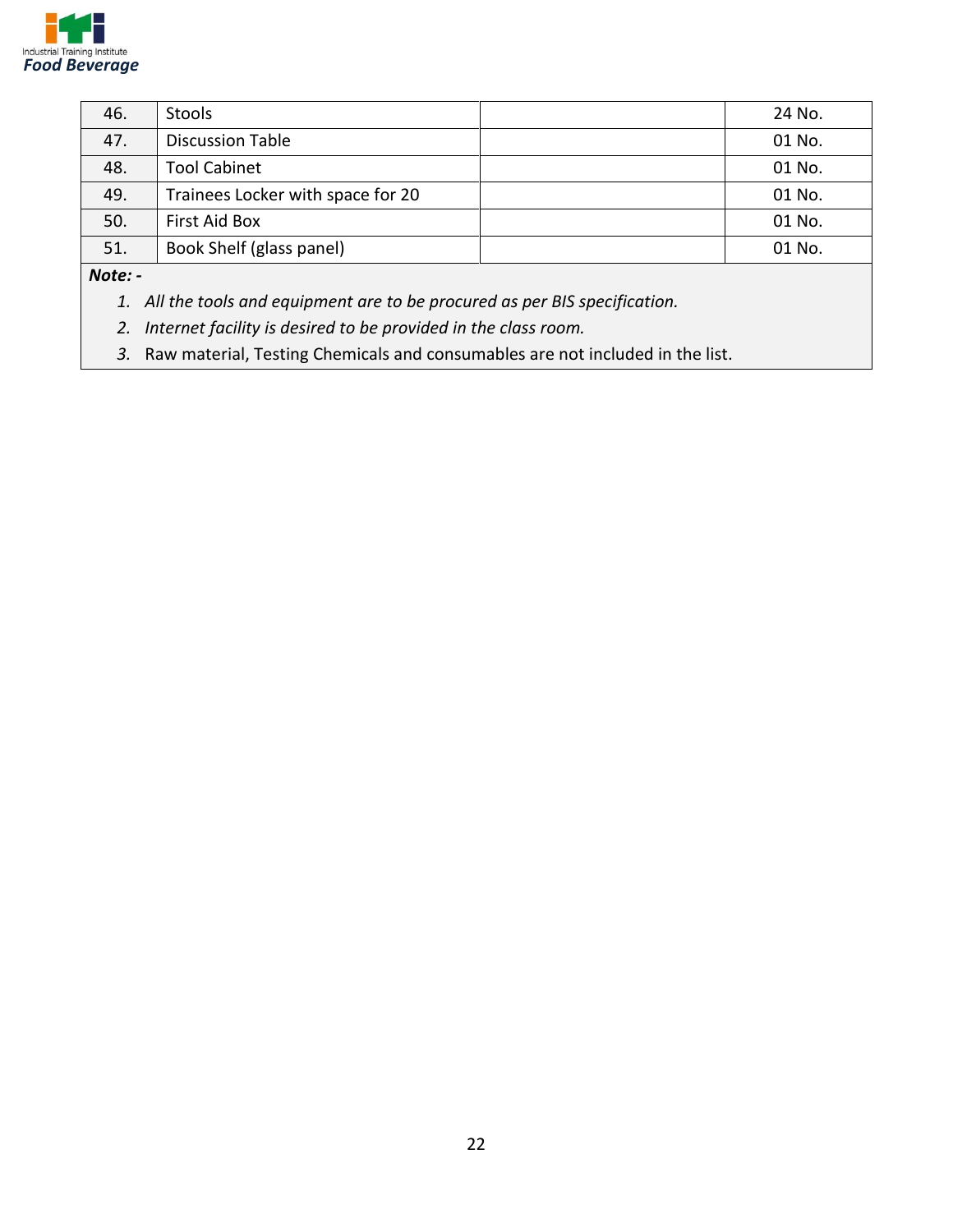

The DGT sincerely acknowledges contributions of the Industries, State Directorates, Trade Experts, Domain Experts, trainers of ITIs, NSTIs, faculties from universities and all others who contributed in revising the curriculum.

Special acknowledgement is extended by DGT to the following expert members who had contributed immensely in this curriculum.

| List of Expert contributed/ participated for finalizing the course curriculum of Food Beverage<br>trade |                                           |                                                                                                        |                |
|---------------------------------------------------------------------------------------------------------|-------------------------------------------|--------------------------------------------------------------------------------------------------------|----------------|
| S No.                                                                                                   | <b>Name &amp; Designation</b><br>Sh/Mr/Ms | Organization                                                                                           | <b>Remarks</b> |
|                                                                                                         | <b>Members of Sector Mentor council</b>   |                                                                                                        |                |
| 1.                                                                                                      | Dr. D.C Sexana, Professor &<br><b>HOD</b> | Food Engineering and Tech. Dept,<br>S.L.I.E.T, Longowal, Punjab                                        | Chairman       |
| 2.                                                                                                      | Dr. S.L Shrivastava, Professor            | Indian Institute of Technology,<br>Kharagpur                                                           | Member         |
| 3.                                                                                                      | Dr. Vikas Nanda, Associate<br>Professor   | Food Engineering and<br>Tech. Dept, S.L.I.E.T,<br>Longowal, Punjab                                     | Member         |
| 4.                                                                                                      | Dr. Ashok Kumar, Professor                | Department of Process and<br>Food Engineering, Punjab<br>Agriculture University,<br>Ludhiana, Punjab   | Member         |
| 5.                                                                                                      | Dr. D.S Sogi, Professor                   | Department of Food Science and<br>Technology, Guru Nanak Dev<br>University, Amritsar, Punjab           | Member         |
| 6.                                                                                                      | Dr. Neeraj Kumar, Assistant<br>Professor  | National institute of food<br>technology Entrepreneurship &<br>Management, Kundli, Sonipat,<br>Haryana | Member         |
| 7.                                                                                                      | Rakesh Kumar, Principal                   | Govt. I.T.I, Hajipur, Bihar                                                                            | Member         |
| 8.                                                                                                      | M. A. Tejani                              | Gits Foods Products Pvt.Ltd, Pune                                                                      | Member         |
| 9.                                                                                                      | Er Parduman Singh, Principal              | Govt. I.T.I, Nabha, Punjab                                                                             | Member         |
| 10.                                                                                                     | Dr. P.S Negi, Scientist                   | Central Food Technological,<br>Research Institute, Mysore                                              | Member         |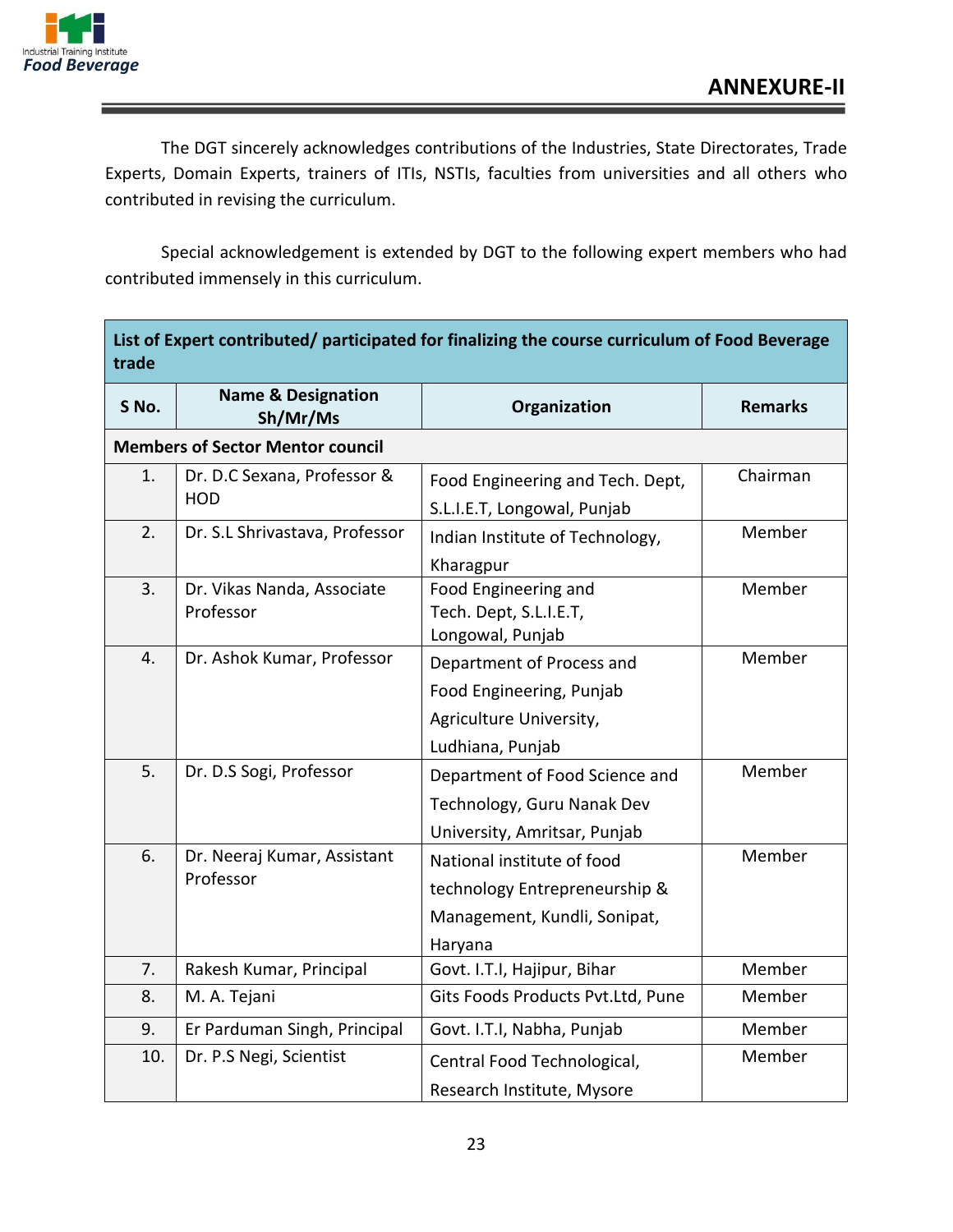

| 11.           | Rizwana Ansari, T.O.          | Govt. I.T.I, Chindwara,                   | Member       |
|---------------|-------------------------------|-------------------------------------------|--------------|
|               |                               | Madhya Pradesh                            |              |
| 12.           | Priti Dwivedi, T.O.           | Govt. I.T.I, Chindwara,                   | Member       |
|               |                               | Madhya Pradesh                            |              |
| 13.           | Khurseed Jamal Siddique, T.O. | Govt. I.T.I, Chindwara,                   | Member       |
|               |                               | Madhya Pradesh                            |              |
| 14.           | Sandhya Singh, T.O.           | Govt. I.T.I, Chindwara, Madhya<br>Pradesh | Member       |
| 15.           | Ranjeeta Sharma, Principal    | Maharashi Dayanand Institute of           | Member       |
|               |                               | Tech. Jabalpur, M.P                       |              |
| <b>Mentor</b> |                               |                                           |              |
| 16.           | J.P Meena, Director           | DGET HQ, New Delhi.                       | Mentor       |
|               | <b>Members of Core Group</b>  |                                           |              |
| 17.           | K.L. Kulli, JDT               | CSTARI, Kolkata                           | Co-ordinator |
| 18.           | G. Mohan, ADT                 | NIMI, Chennai.                            | Member       |
| 19.           | Raminder Kumar, V.I.          | R.V.T.I, Panipat                          | Team Leader  |
| 20.           | Sriya Suman Patro, Lecturer   | Government Polytechnic,                   | Member       |
|               |                               | Behrampur, Ganjam, Odisha                 |              |
|               | <b>Industry Member</b>        |                                           |              |
| 21.           | Gagandeep Gupta, Quality      | International Fresh Farm Product          | Member       |
|               | <b>Assurance Manager</b>      | India,<br>Ltd,<br>Channo,<br>Sangrur,     |              |
|               |                               | Punjab                                    |              |
| 22.           | Paramdeep Singh Ghuman        | Moonak Distiller and Bottler pvt          | Member       |
|               |                               | Itd, Moonak, Sangrur, Punjab              |              |
| 23.           | Vijay Singh, G.M.             | International Mega Food<br>Park,          | Member       |
|               |                               | Fazilka, Punjab                           |              |
| 24.           | Ranveer Singh, Sr.            | I.T.C, Greater Noida, U.P                 | Member       |
|               | <b>Manufacturer Executive</b> |                                           |              |
| 25.           | Rohit Verma, G.M.             | Jupiter multi-fruit processor Plot        | Member       |
|               |                               | no 1, phase III, Industrial area          |              |
|               |                               | Talliwal, District Una, H.P               |              |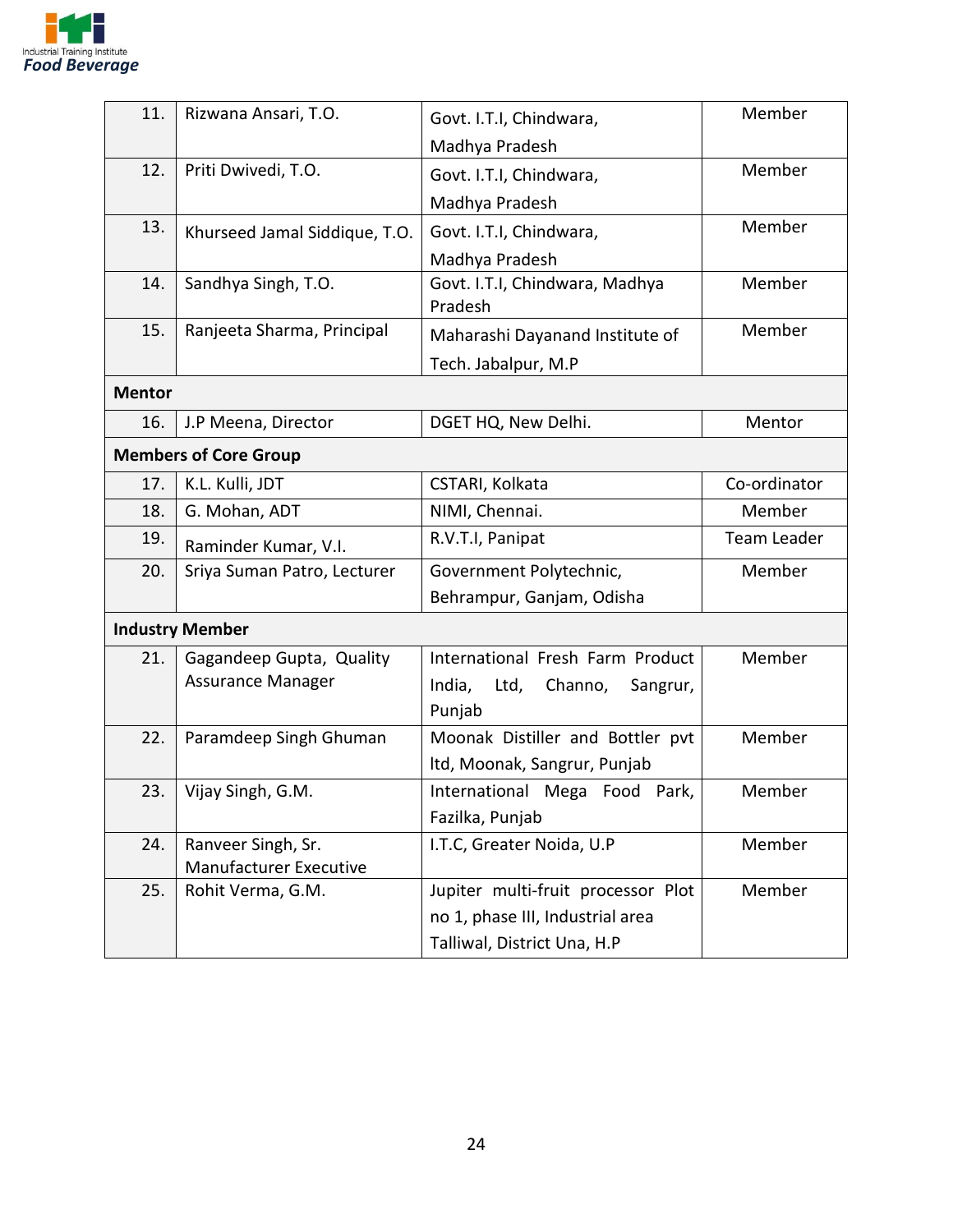

### **ABBREVIATIONS**

| <b>CTS</b>  | <b>Craftsmen Training Scheme</b>                   |
|-------------|----------------------------------------------------|
| <b>ATS</b>  | <b>Apprenticeship Training Scheme</b>              |
| <b>CITS</b> | <b>Craft Instructor Training Scheme</b>            |
| <b>DGT</b>  | <b>Directorate General of Training</b>             |
| <b>MSDE</b> | Ministry of Skill Development and Entrepreneurship |
| <b>NTC</b>  | <b>National Trade Certificate</b>                  |
| <b>NAC</b>  | National Apprenticeship Certificate                |
| <b>NCIC</b> | <b>National Craft Instructor Certificate</b>       |
| LD          | <b>Locomotor Disability</b>                        |
| <b>CP</b>   | <b>Cerebral Palsy</b>                              |
| <b>MD</b>   | <b>Multiple Disabilities</b>                       |
| LV          | Low Vision                                         |
| <b>HH</b>   | Hard of Hearing                                    |
| ID          | <b>Intellectual Disabilities</b>                   |
| <b>LC</b>   | Leprosy Cured                                      |
| <b>SLD</b>  | <b>Specific Learning Disabilities</b>              |
| <b>DW</b>   | Dwarfism                                           |
| MI          | <b>Mental Illness</b>                              |
| AA          | <b>Acid Attack</b>                                 |
| PwD         | Person with disabilities                           |